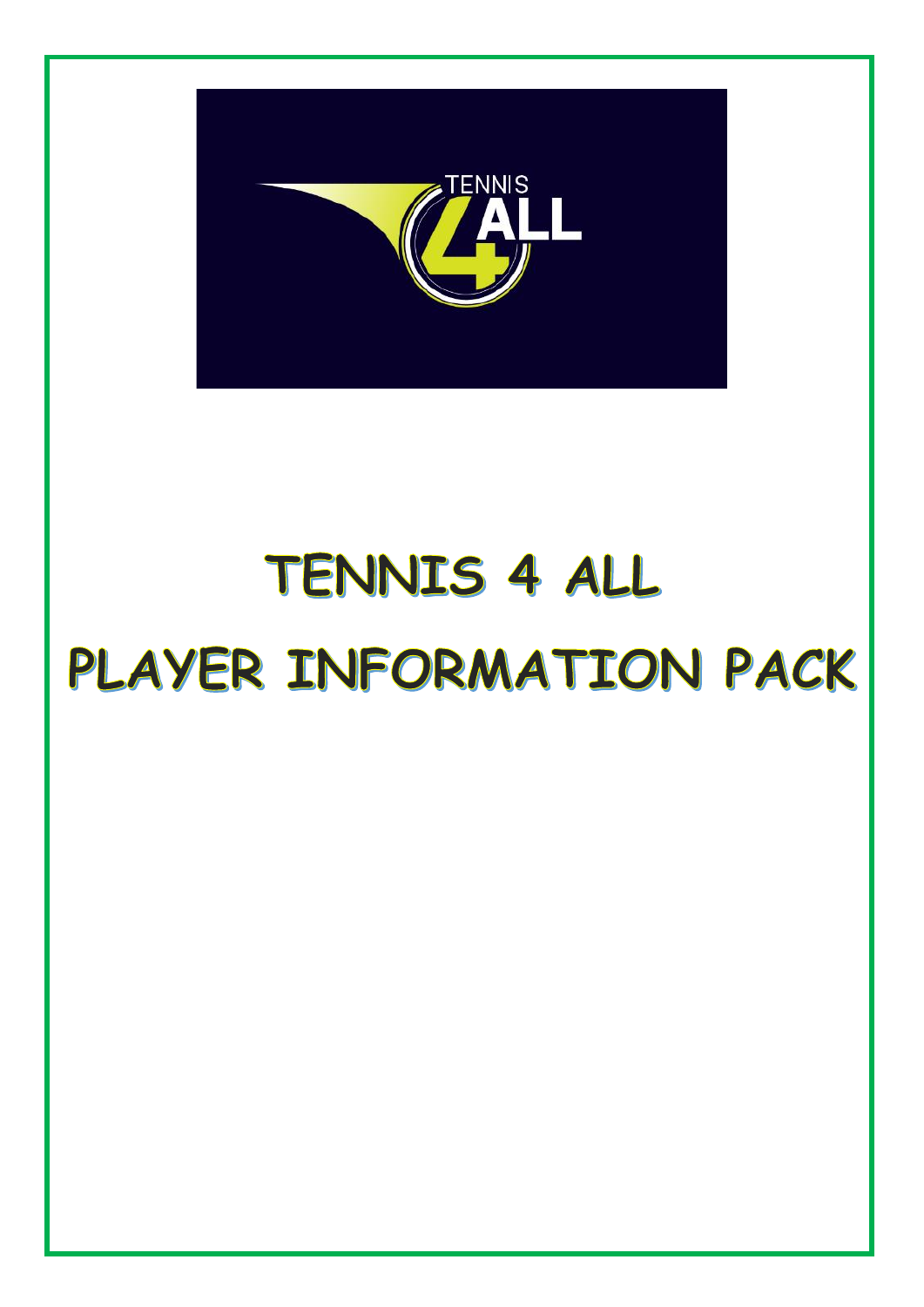

### **PLAYER INFORMATION PACK**

Within this pack you will have information on:

- 1) What is Tennis 4 All
	- 2) Our App
		- 3) Coaches
- 4) Venues -Where we teach
- 5) Tots Tennis, Mini Tennis and Junior Tennis
	- 6) 1-2-1 lessons
	- 7) Cardio Tennis
	- 8) Adult Tennis
	- 9) Ladies Coaching days
	- 10) How payment works for groups
	- 11) Group list for Tots, Juniors and Adults 12) Children's parties
		- 13) End of term team challenge
		- 14) Matchplay and tournaments
			- 15) Events
			- 16) Holiday Clubs and Camps
		- 17) Showing Potential-What we offer?
- 18) Caunton Tennis Club Hoodies and accessories

19) Rackets, footwear and clothing

Head Coach- James Harding 07771 962964 [James@tennis4all.org.uk](mailto:James@tennis4all.org.uk)

Coach Admin-Lisa Harding 07555 783085 [lisa@tennis4all.org.uk](mailto:lisa@tennis4all.org.uk)

[www.tennis4all.org.uk](http://www.tennis4all.org.uk/)

Facebook- tennis4allcoachingservices

Instagram- tennis4allcoachingservices

WE HAVE WHATAPP GROUPS FOR EVERY GROUP WE RUN AND THIS IS THE BEST WAY FOR US TO PROVIDE INFORMATION ON THINGS THAT ARE HAPPENING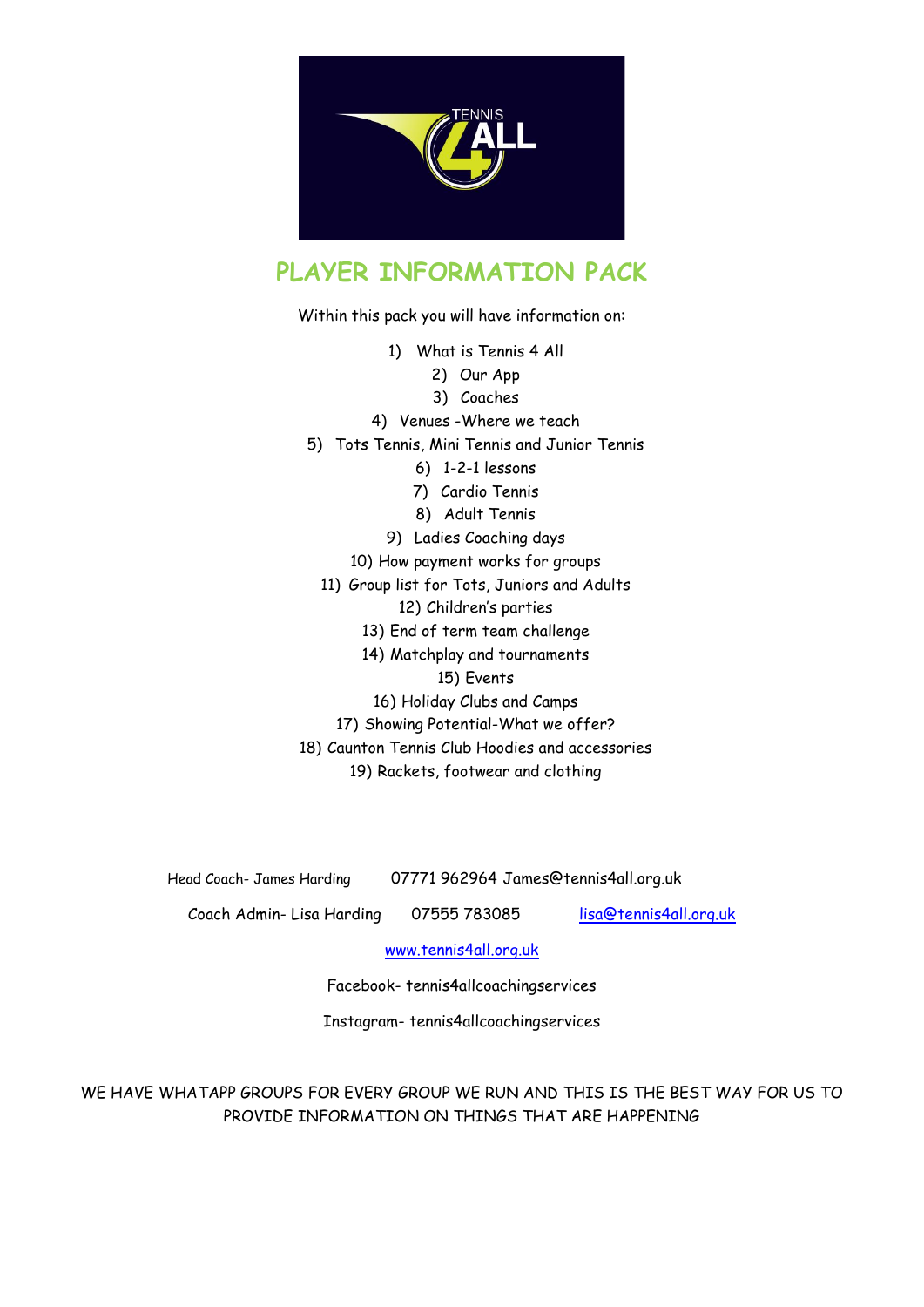

### **What is Tennis 4 All**

Tennis 4 All is the trading name of Caunton Tennis Academy Limited. We offer everything that makes up a compete tennis programme.

We run group coaching, and individual lessons every day of the week. We also run tennis parties, match practice sessions, Cardio tennis for adults and juniors, and Holiday camps amongst many other activities which are detailed in this pack.

# **Our App**

We have a Tennis 4 All App which can be downloaded from either google play, or the Apple App store.

On the App you see all information and book the following;

Coaching session

Matchplays

Holiday camps

Schools sessions

Events

In addition there is an upto date news section, videos, information on our coaches plus you can always see your dashboard which shows all upcoming things your booked onto.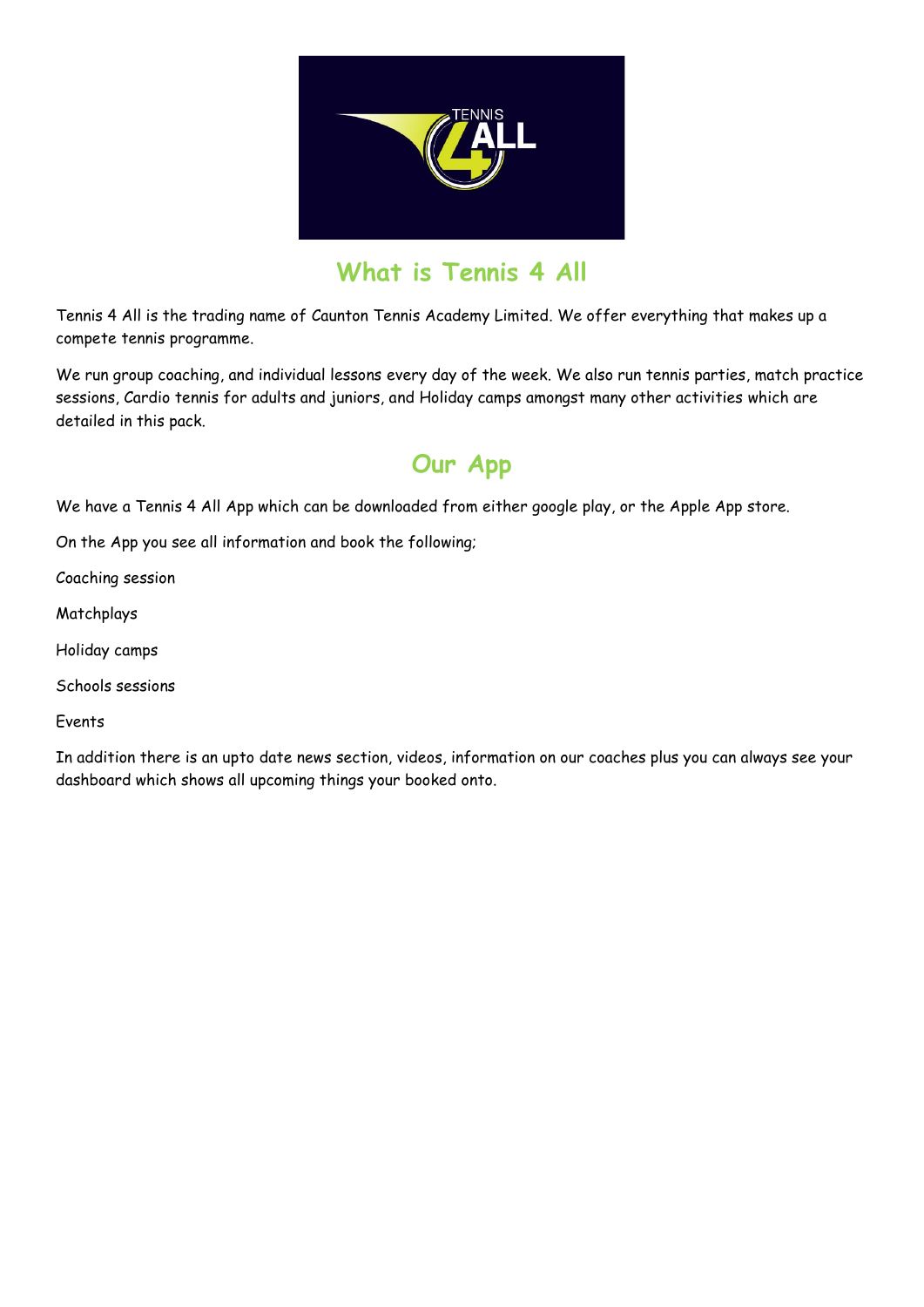### **Coaches**

Our Team is made up of 9 coaches and lots of tennis leaders. All our coaches are; LTA accredited and Approved LTA Licensed First Aid trained DBS checked Have undergone safeguarding training and certification Receive ongoing training and mentoring

#### The Team:



### **James Harding -Head Coach and Head of Performance LTA Level 4 Senior Performance Coach**

James has been coaching for 17 years and has worked within various club within Nottinghamshire and South Yorkshire. James Coaches the performance and invitational groups at Caunton and works with those children who aspire to a high club or county level and above. James is currently working with many of our juniors who are part of the Notts County training team. He was awarded the 'Nottinghamshire Coach of Year' award for 2016 and 2018.

James is currently the Notts Under 9s county captain. James also represented his University 1<sup>st</sup> team in division 1 tennis.

James is available for individual lessons.



### **Zeferino Antonio-LTA Level 3 Coach**

Zef is a Level 3 coach and is a graduate from Nottingham Trent University where he studied Coaching and Sport Science. Zef played at county level as a junior and represented both college and university 1st teams in BUCS.

Zef coaches performance and invitational groups alongside other groups and individual lessons.

Zef is also the Nottinghamshire County Captain/ Coach for the Girls 12 and under county team.

Zef is available for individual lessons.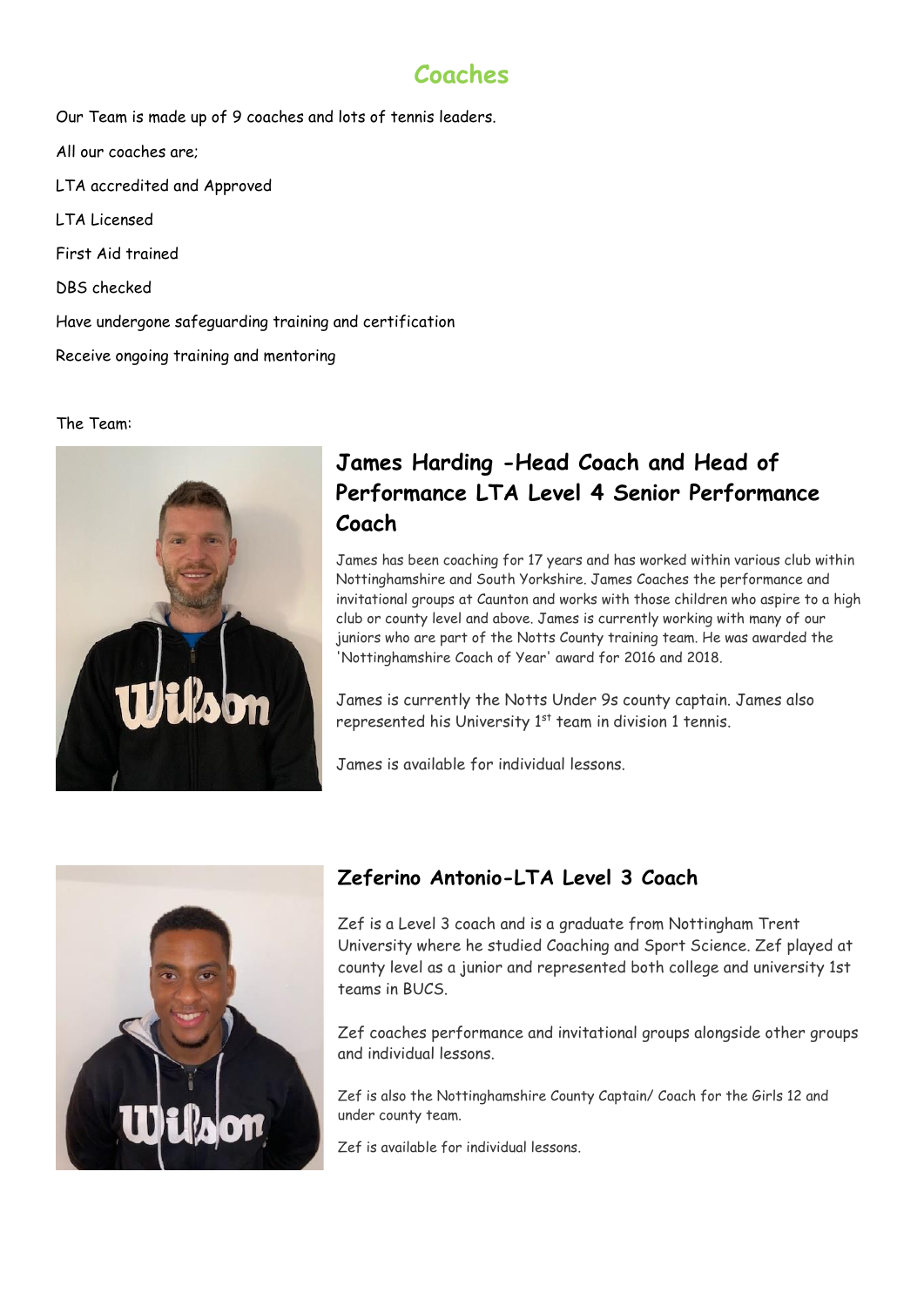

### **Jon Penney- LTA Level 3 Coach**

Jon is a Level 3 coach and works with our mini tennis players, older juniors and adults. Jon also runs one of the our cardio tennis sessions which are a great fun for adults. Jon is an experienced coach at working within schools and Nurseries.

Jon is available for individual lessons.



### **Maria Cotton-LTA Level 3 Coach**

Maria is a Level 3 coach and has come through our coaching programme as a junior and has now joined the coaching team . As a player she achieved junior county level and represented Nottinghamshire. She has

undertaken her Coaching courses through the LTA along with our guidance and now coaches juniors and adults.

Maria is available for individual lessons.



### **Jamie McDermott Brown-LTA Level 3 Coach**

Jamie is an LTA Level 3 Coach who has experienced of working with all ages and also Cardio tennis. Jamie has been playing for 7 years and coaching for 4.

Jamie is available for individual lessons.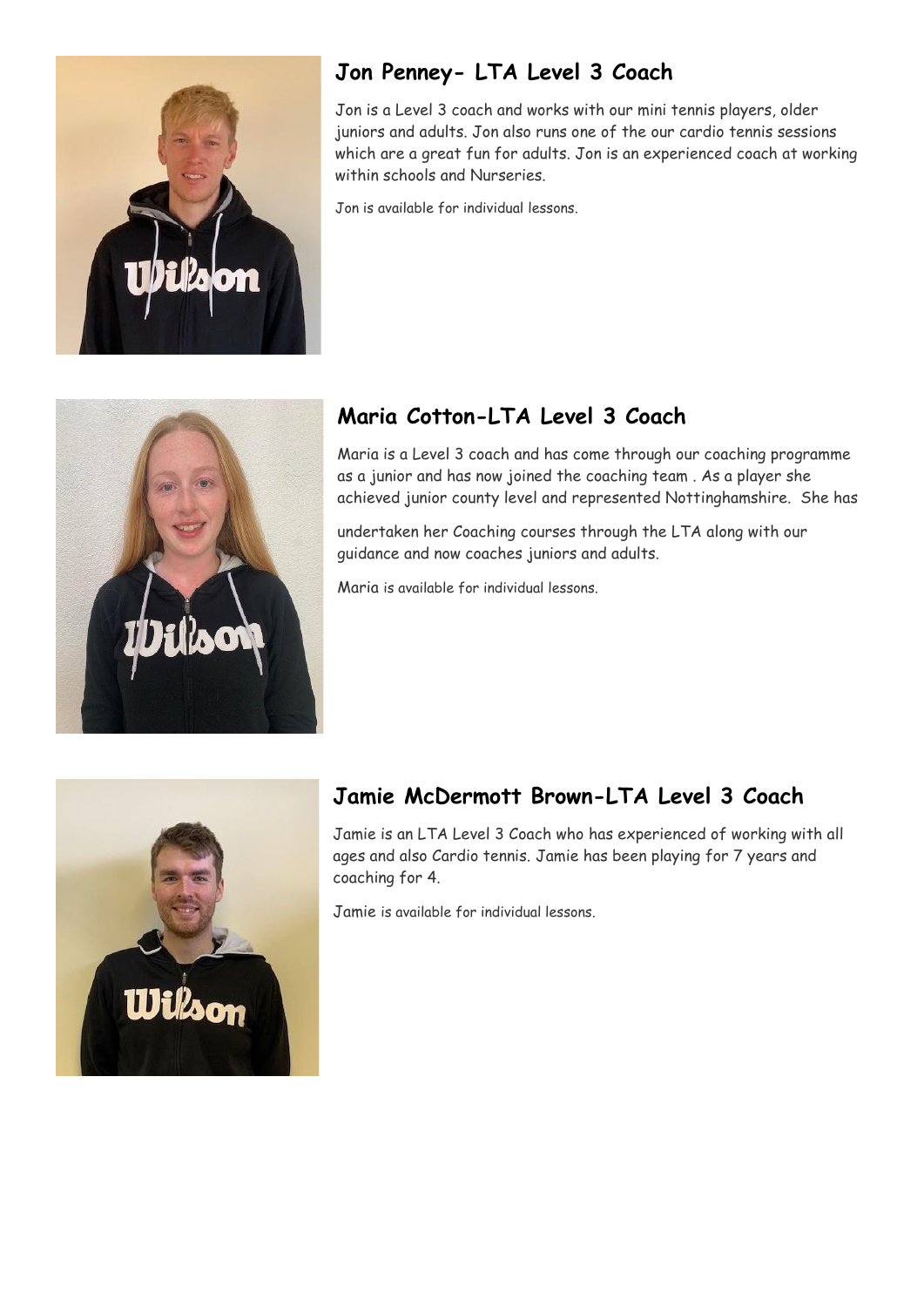

### **James Thompson-LTA Level 2 Coach**

James is an LTA Level 2 Coach and has been here with us at Caunton for around 15 years when he stared playing as a young junior. He is now starting his level 3 and looking to move up the coaching levels and become a full time coach. He has competed for our Men's and Mixed tennis teams.



### **Annabel Bird-LTA Level 2 Coach**

Annabel is an LTA Level 2 Coach who has been playing tennis since the age of 5. She plays regular competitions and has represented Nottinghamshire at Tennis. She won the 'Road to Wimbledon' event in 2019 and got to play at Wimbledon and made it through t the last 16. She has also won County doubles titles in 2018 and 2021. Annabel is a level 2 Coach and is looking to become a full time coach in the future.



### **Amber Bates-LTA Level 2 Coach**

Amber has been coaching for 5 years at Welbeck tennis Club. Amber has completed her young leaders, level 1, level 2, and wants to progress to complete level 3. Amber has also been involved in Sherallies courses (to get females involved with tennis) and youth start (to get young people involved in tennis).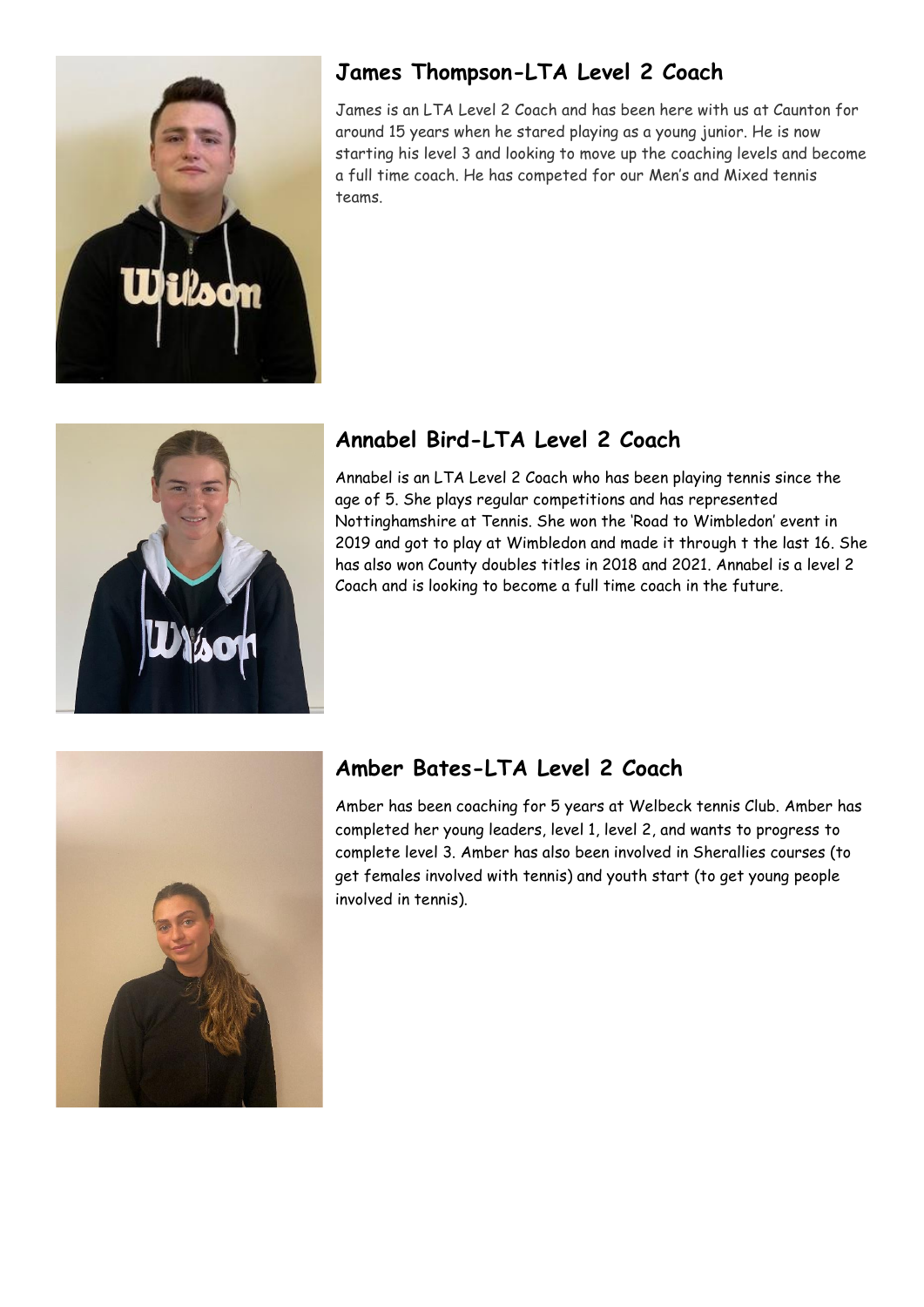

# **Venues -Where we teach**

| <b>LOCATION</b>                               | <b>WHAT WE OFFER</b>                                                                                                                                                                                                                                                       | <b>FACILTIES</b>                                                                                                                       |
|-----------------------------------------------|----------------------------------------------------------------------------------------------------------------------------------------------------------------------------------------------------------------------------------------------------------------------------|----------------------------------------------------------------------------------------------------------------------------------------|
| CAUNTON TENNIS CLUB, Newark, NG23 6AS         | Adult coaching<br>Ladies Only Coaching<br>Adult Cardio Tennis<br>Junior Cardio Tennis<br>Family Cardio Tennis<br>Tots Tennis 2-4yrs<br>Mini Tennis 4-10yrs<br>Junior Tennis 11-18yrs<br>Teams<br>Matchplay<br><b>Tennis Parties</b><br>Individual lessons<br>Holiday Camps | 7 floodlight hard courts<br>Children's play area<br>Clubhouse with viewing area<br>TV and Wifi<br>Kitchen facilities<br>Changing rooms |
| CLAYPOLE COMMUNITY PARK, School Lane,         | Mini Tennis 4-10yrs                                                                                                                                                                                                                                                        | Toiles                                                                                                                                 |
| Claypole, Newark, NG23 5BH                    |                                                                                                                                                                                                                                                                            |                                                                                                                                        |
| LONG BENNINGTON PAVILION, Newark, NG23<br>5DJ | Tots Tennis 2-4yrs<br>Mini Tennis 4-10yrs                                                                                                                                                                                                                                  | <b>Indoor Hall</b><br>Changing facilities                                                                                              |
| WELBECK TENNIS CLUB, Worksop, S80 3NB         | Adult coaching<br>Cardio Tennis<br>Mini Tennis 4-10yrs<br>Junior Tennis 11-18yrs<br>Teams<br><b>Individual lessons</b><br>Holiday Camps                                                                                                                                    | 3 floodlight hard courts<br>Clubhouse with viewing area<br>Kitchen facilities<br>Changing rooms                                        |
| WINTHORPE TENNIS COURTS, Newark, NG24<br>2NL  | Mini Tennis 4-9yrs<br>Junior Tennis 10+<br>Adult Coaching                                                                                                                                                                                                                  | 2 Outdoor courts<br>Children's play area next door                                                                                     |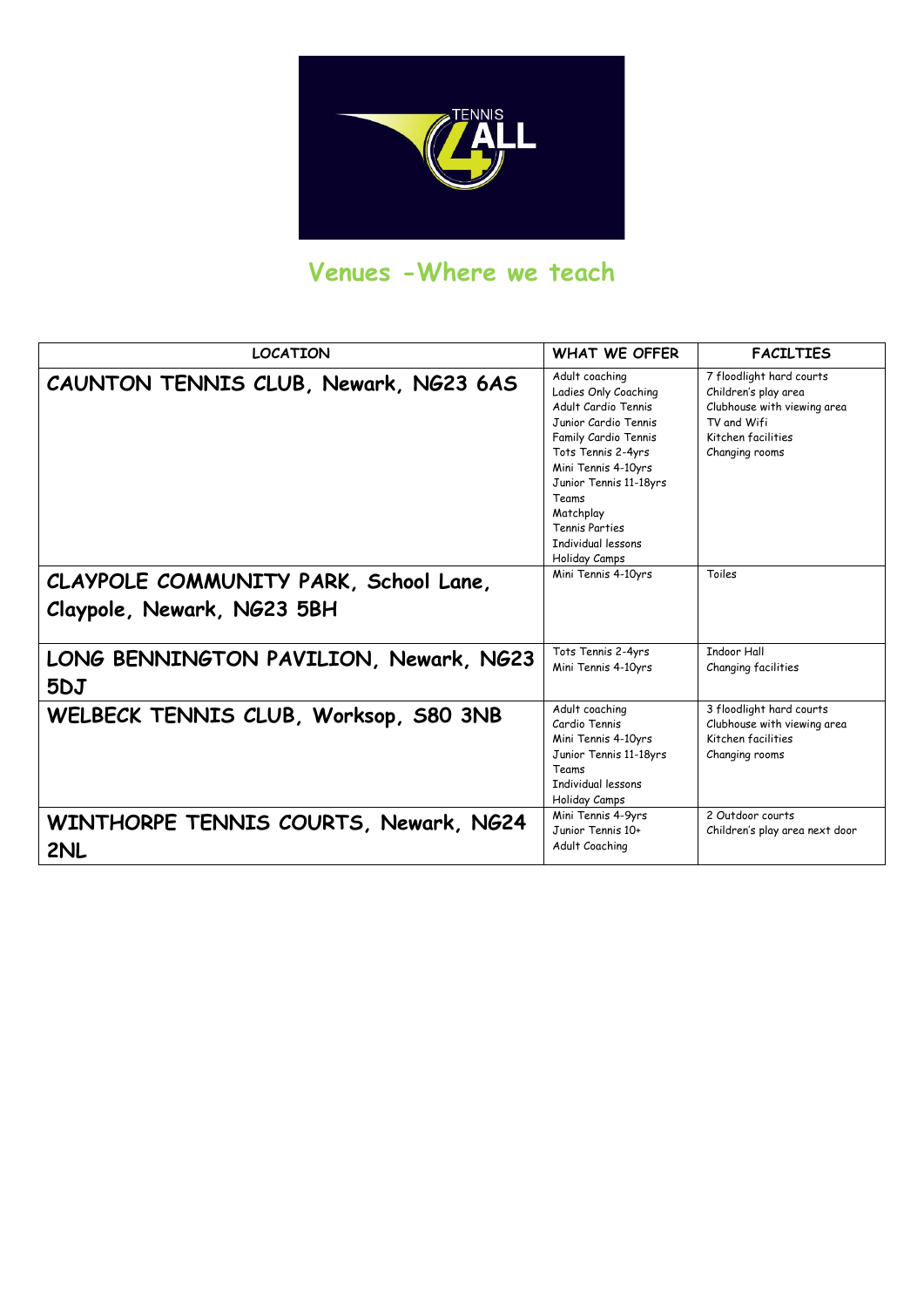

# **Tots Tennis, LTA Youth Tennis and Junior Tennis**

#### **Tots Tennis**

Tots Tennis is for children ages 2-4 years. We incorporate child development and learning with tennis games and skills. We aim to improve children's tennis whilst developing key skills including counting, colour recognition, agility, balance, coordination and body awareness. All sessions are run by a fully licensed coach with (DBS) clearance.

#### **LTA Youth Tennis- Red, Orange, and Green (4-10 years)**



#### **What is LTA Youth Tennis?**

LTA Youth is a great introduction to the sport for young children between 4 and 10 years old. It's just like the real thing, but with smaller courts, nets and rackets and lower-bouncing balls. This enables children to develop their all around tennis game and a comprehensive set of skills

There are four levels of LTA youth for under 10's ; Blue, Red, Orange and Green, each with their own court size and type of ball. This tailored approach, based on age and physical maturity enables players to develop vital skills and techniques at an early age.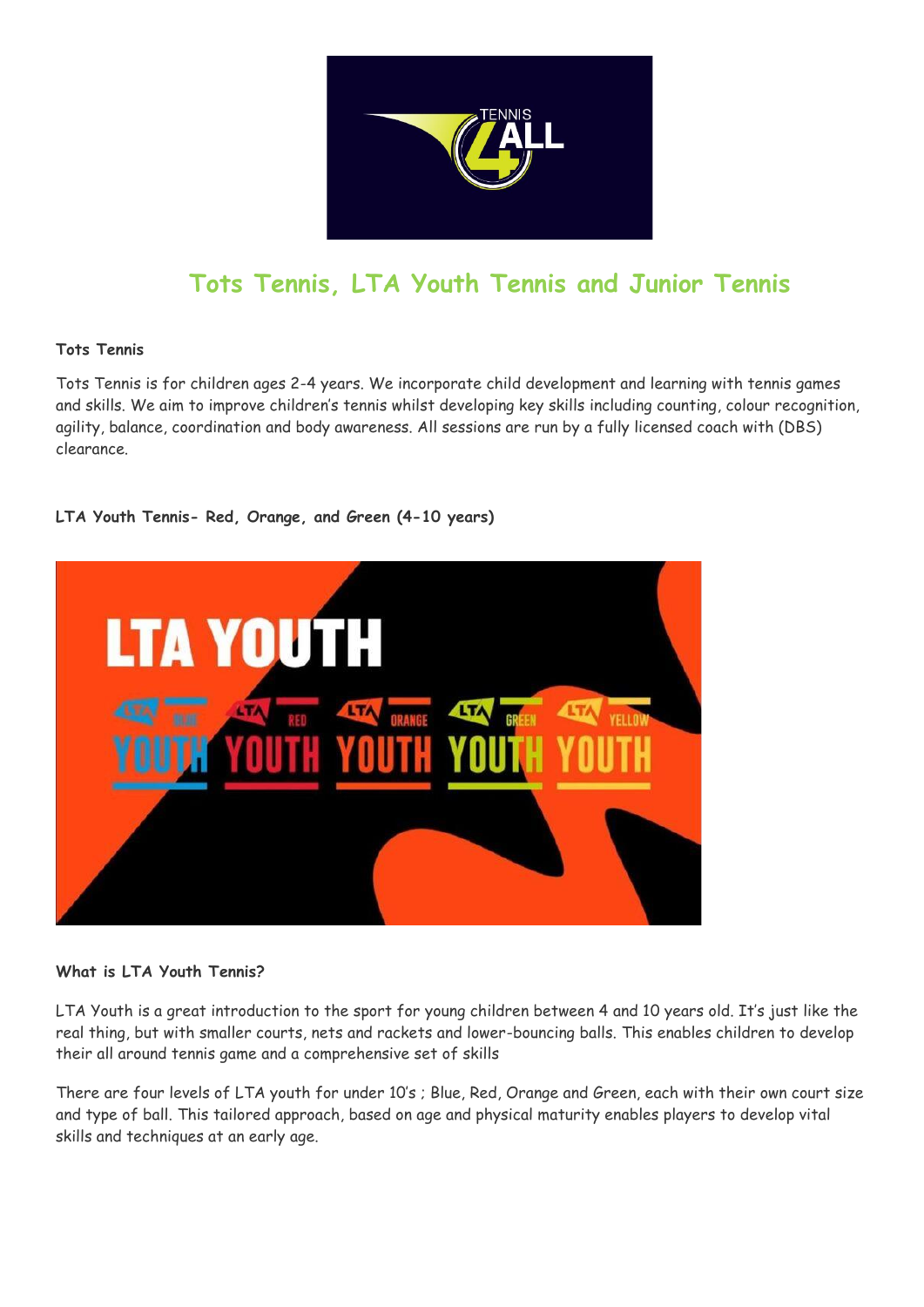#### **Blue 4-6 years**

Young kids are bundles of energy just running around without a care in the world. But the programme is designed to finesse their fine motor skills like balance, agility and coordination. At this stage it's not about winning or losing but just getting to grips with the basics.

#### **What age is Blue stage tennis aimed at?**

Its for players 4-6 years

#### **What ball is used?**

A red sponge ball is used indoors and a red felt ball is used outdoors.

#### **Red – 6-8 Years**

Red ball is a great way for players to start out in tennis and is for players aged 8 and under. It is played on smaller courts with shorter rackets and softer balls. It's just like the real game and gives players opportunities to have long rallies and play different types of shots.

#### **What age is red ball tennis aimed at?**

Red ball tennis is for players aged 8 and under.

**What ball is used?** A red sponge ball is used indoors and a red felt ball is used outdoors.

#### **What size court is red ball played on?**

A court with dimensions of 11m x 5.5m. It's fine to use badminton court lines.

**What height is the net?** The net is lower than yellow ball tennis at a height of 80cm (31″).

#### **What racket is best to use?**

A shorter racket of 43cm-58cm (17″-23″) is recommended.

#### **Orange – Ages 8 & 9**

Orange ball is a great way for players to continue their progress from red ball and is for players aged 8 and 9. It is played on slightly larger courts than red ball, with bigger rackets and balls that are not as soft as red balls. It's the next stage to go through before you start playing on a full sized court and it will help players develop all the different shots, providing fun competition.

#### **What age is orange ball tennis aimed at?**

Orange ball tennis is for players aged 8 and 9.

#### **What ball is used?**

An orange ball is used. It has a low compression that makes it bounce lower, giving the player better control at an important stage of their development.

#### **What size court is orange ball played on?**

Orange ball is played on a singles court of  $18m \times 6.5m$  and a doubles court of  $18 \times 8.23m$  (so the full width of a singles court)

**What height is the net?** 80cm (31″) at the middle of the net

**What racket is best to use?** A racket of 58cm- 63cm (23″-25″) is recommended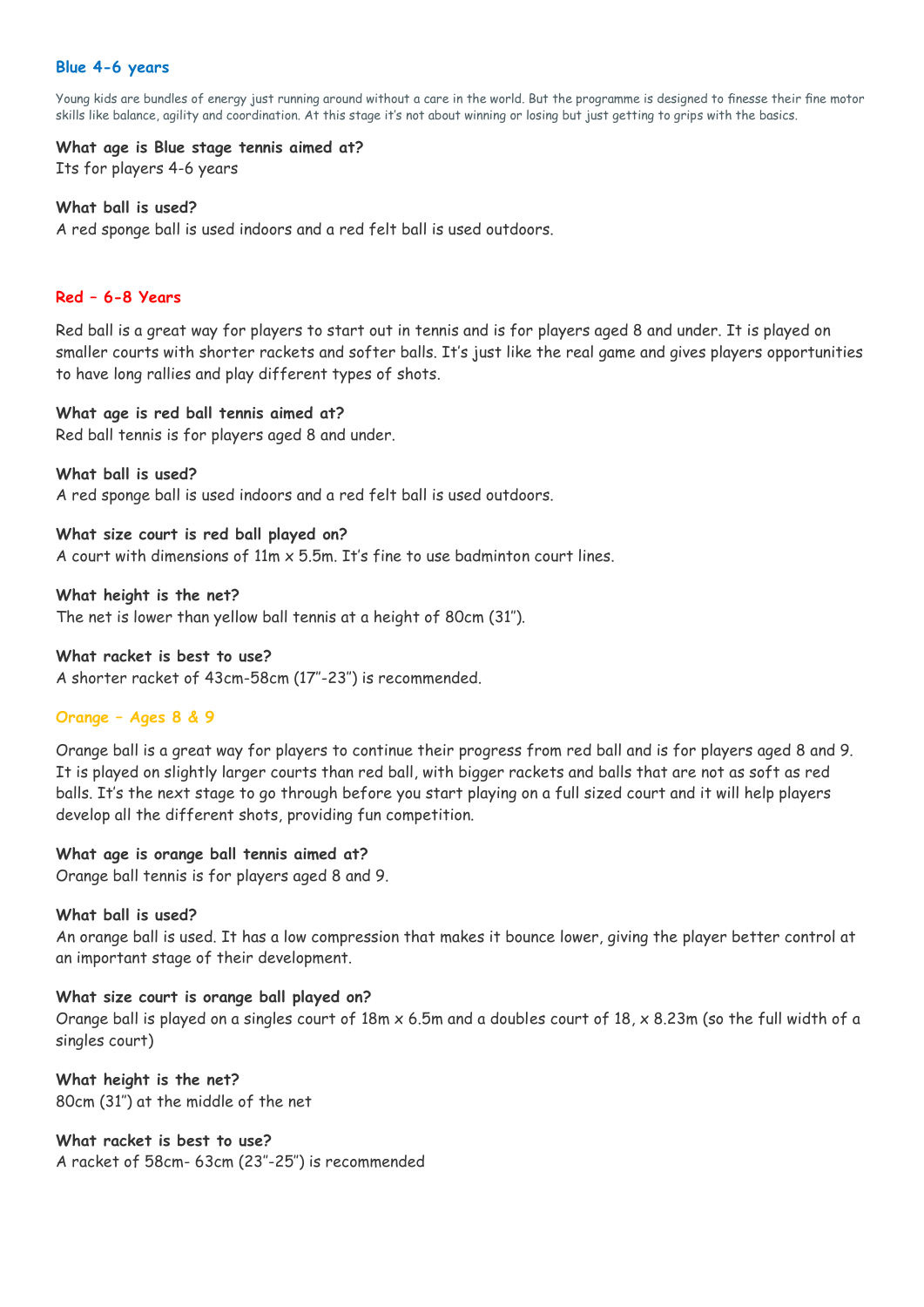#### **Green – 9-10 Years**

**Green ball is a great way for players to continue their progress from orange ball tennis. It is played on a full tennis court, with bigger rackets and balls that are a little softer than yellow balls. It's the next stage to go through before you start playing with a full compression yellow ball on a full sized court and it will help players work on and improve all aspects of their game.**

**What age is green ball tennis aimed at?** Green ball tennis is for players aged 9 & 10.

**What ball is used?** A green ball is used, which is ideal for players moving from orange ball to actual tennis balls.

**What size court is green ball played on?** Green ball is played on a full tennis court for singles and doubles.

**What height is the net?** The net is at full height – 91cm (36″).

**What racket is best to use?** A bigger racket of 63cm-66cm (25″-26″) is recommended

#### **LTA Youth Junior Tennis**

Our LTA Youth Junior coaching is for anyone from age 11 - 18 years. We have groups every night of the week for our Juniors.

We provide sessions for those beginning their tennis journey or for those who have already passed through the LTA Youth tennis pathway and are now progressing onto the full court with the yellow tennis balls.

Our sessions focus on improving the 4 keys areas of tennis- Technical, Tactical, Physical and Mental. We incorporate this into all sessions in a fun and game based approach to help maximise learning.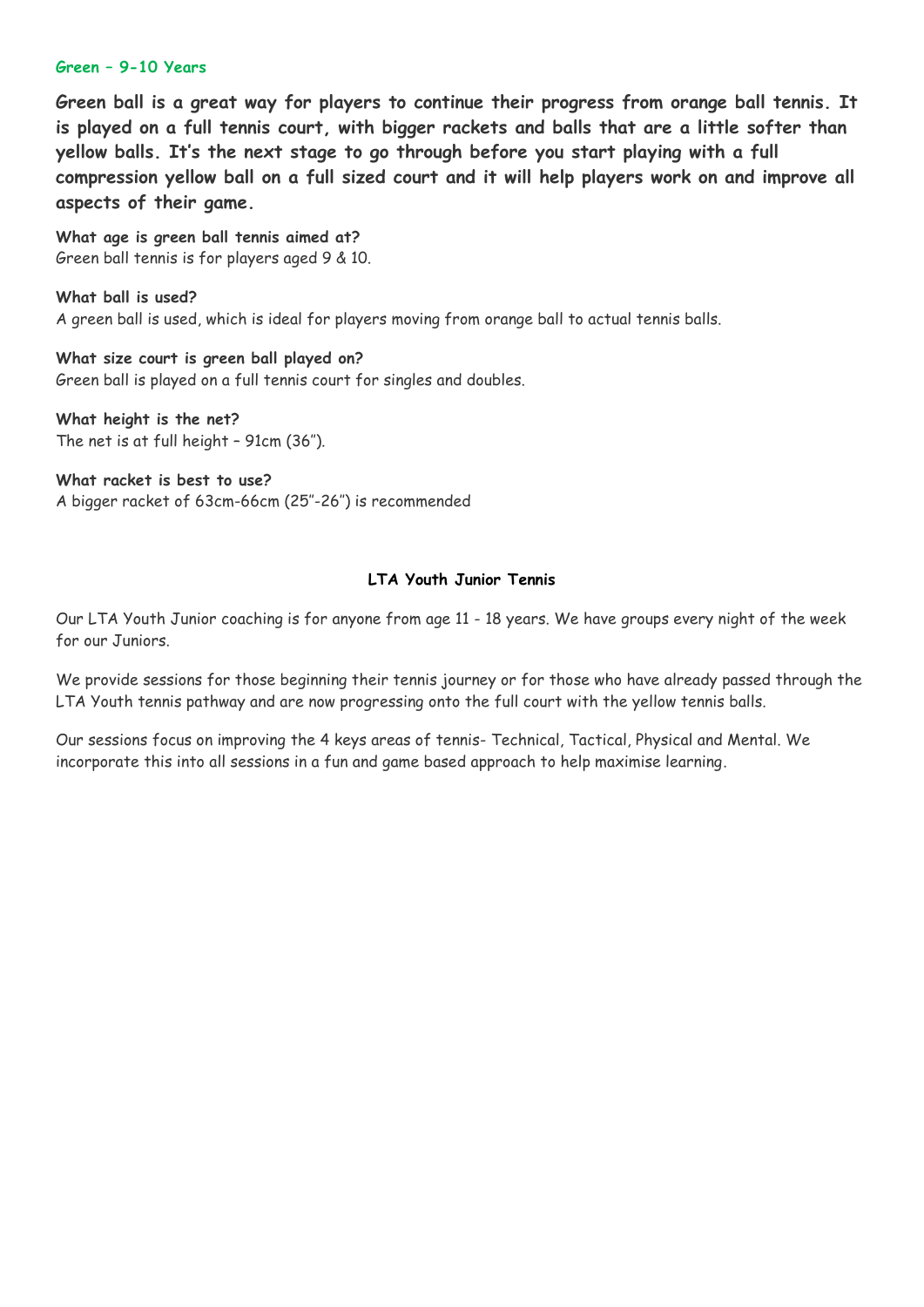

### **1-2-1 lessons**

Our coaches provide individual lessons to all those from the club and can provide 30 minutes or 1 hour lessons on a weekly basis or a more ad hoc basis. These lessons can be focused on your requirements for your game. They can also be shared with another player.

To book an individual lesson please contact James on 07771 962964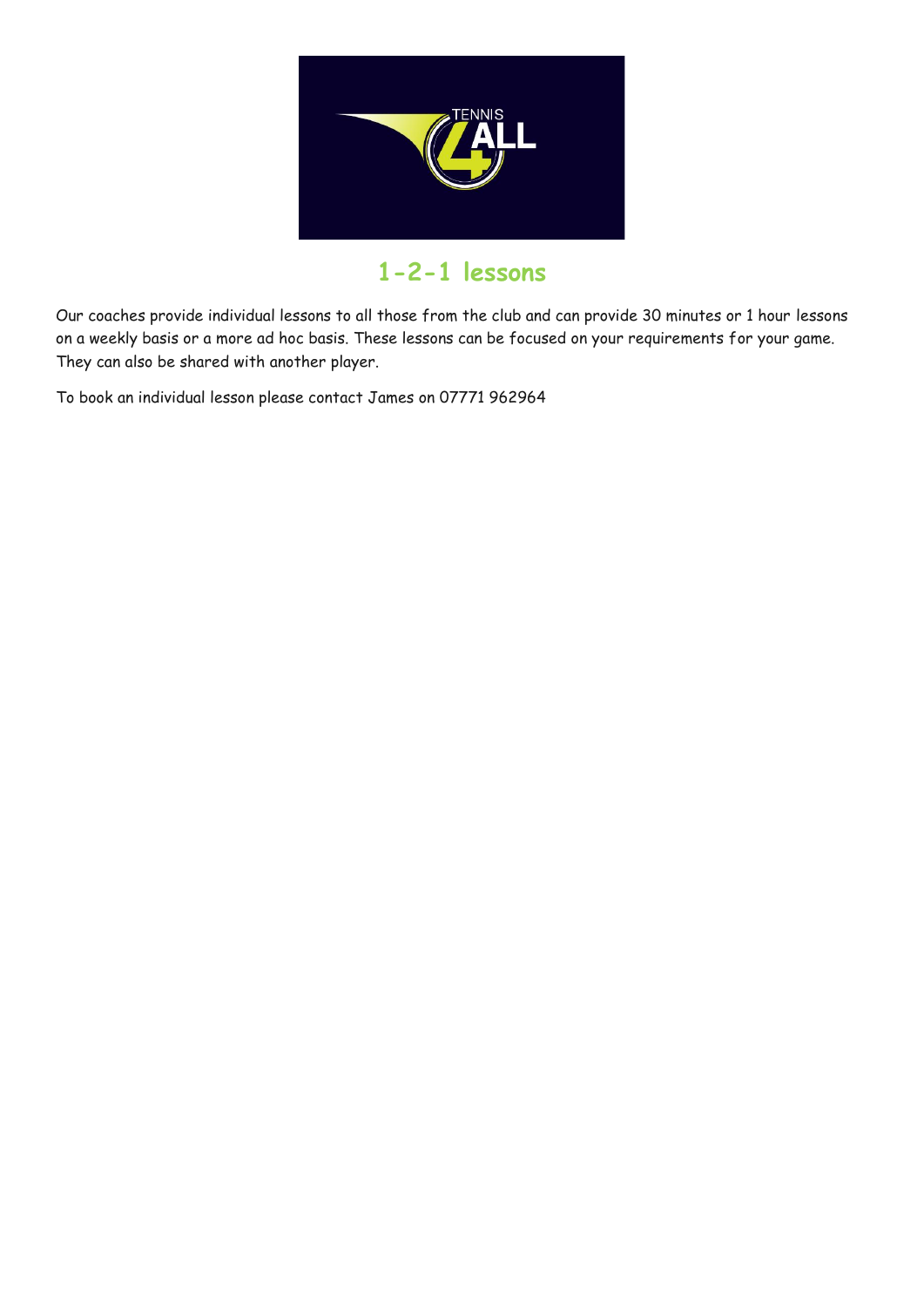

### **Cardio Tennis**

#### **Looking for a new way to work out?**

Cardio Tennis is a fun, sociable group fitness class set on a tennis court and open to people of all ages and abilities.

Supported by music and qualified instructors, you'll get to hit lots of tennis balls during your class and have a great cardio workout at the same time.

#### **What is a typical class like?**

Your trained Cardio Tennis instructor will lead you through a 60 minute class consisting of a short warm up and cool down either side of a 40 minute full body workout.

**Warm up** - Some dynamic stretching, skills and drills to get your body warm and mind sharp before the workout begins

**Aerobic section** - Here's your chance to hit loads of shots, including forehands, backhands, serves and volleys, all mixed with a variety of fitness activities

**Tennis section** - Put your shots into practice with fun tennis games. You'll never play one-on-one; your team mates will be with you all the way

**Cool down** - Well done, you made it! Now it's time to recover and stretch

**What do I need to bring?** - Bring along your own racket if you have one, if not don't worry as you might be able to borrow one from your Cardio Tennis venue. Wear comfortable gym kit and trainers. You'll be working up a sweat, so don't forget to bring a water bottle too!

**Do I need to be good at tennis?** - No! Cardio Tennis is for anyone who wants to get fit and have a go at tennis. The class moves along quickly, so no one will be judging your skills, and it doesn't matter whether the ball goes in or out.

**Do I need to be fit?** - No! Cardio Tennis is for anyone who wants to have fun getting fit.

**Do I have to be a member of a club?** - No! Most Cardio Tennis venues will offer classes on a pay and play basis.

#### **Cardio tennis sessions take place on;**

Tuesdays at 6.30-7.30pm

Fridays at 9.30-10.30am (Junior Cardio Tennis also at 5-6pm)

Saturdays at 9-10am (Junior Cardio Tennis also at this time)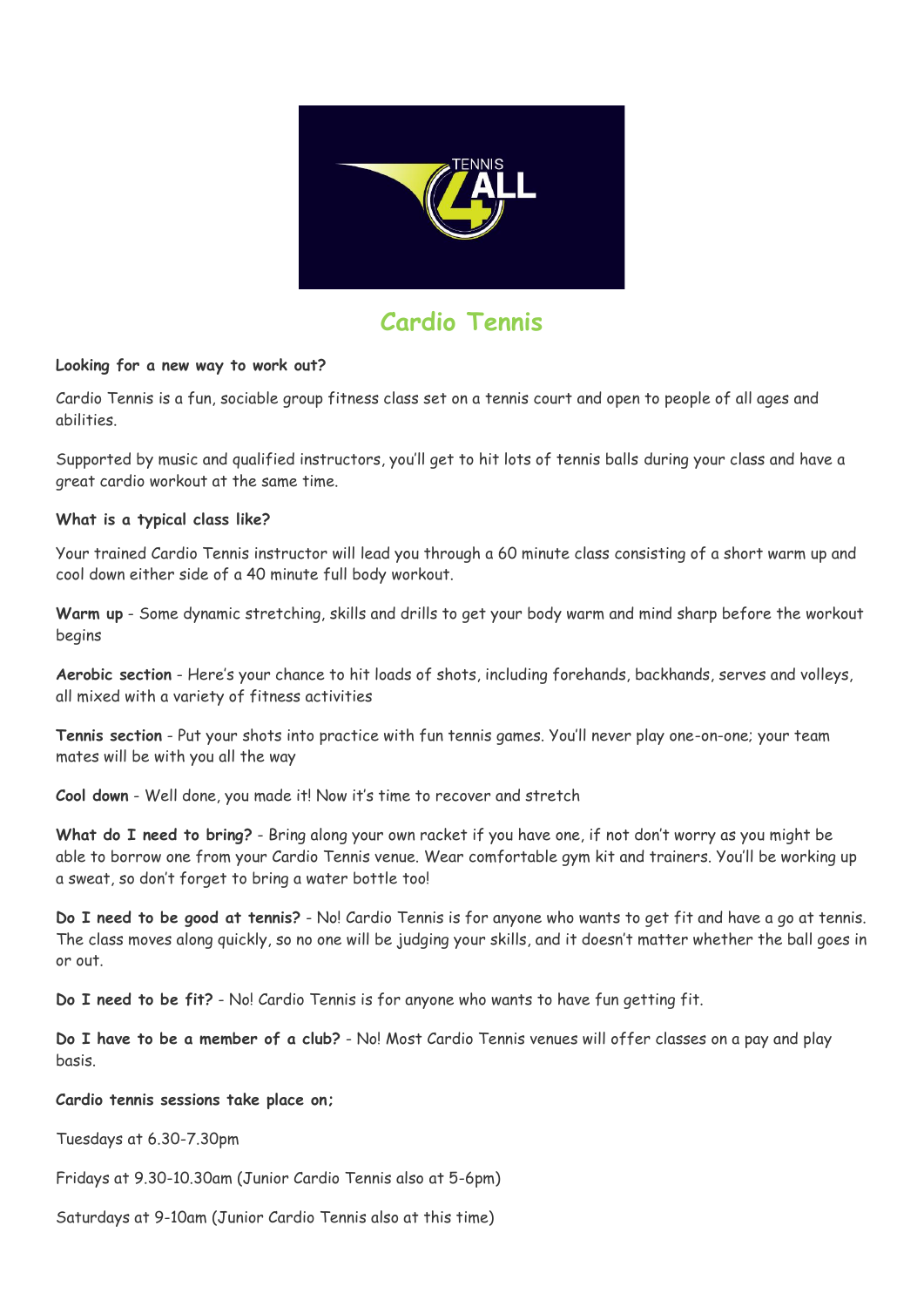These sessions are at a cost of £7 for members and £9 for non members.

To watch a video of a sample cardio tennis session please click here [https://www.lta.org.uk/play/types-of](https://www.lta.org.uk/play/types-of-tennis/cardio-tennis/what-is-cardio-tennis/)[tennis/cardio-tennis/what-is-cardio-tennis/](https://www.lta.org.uk/play/types-of-tennis/cardio-tennis/what-is-cardio-tennis/)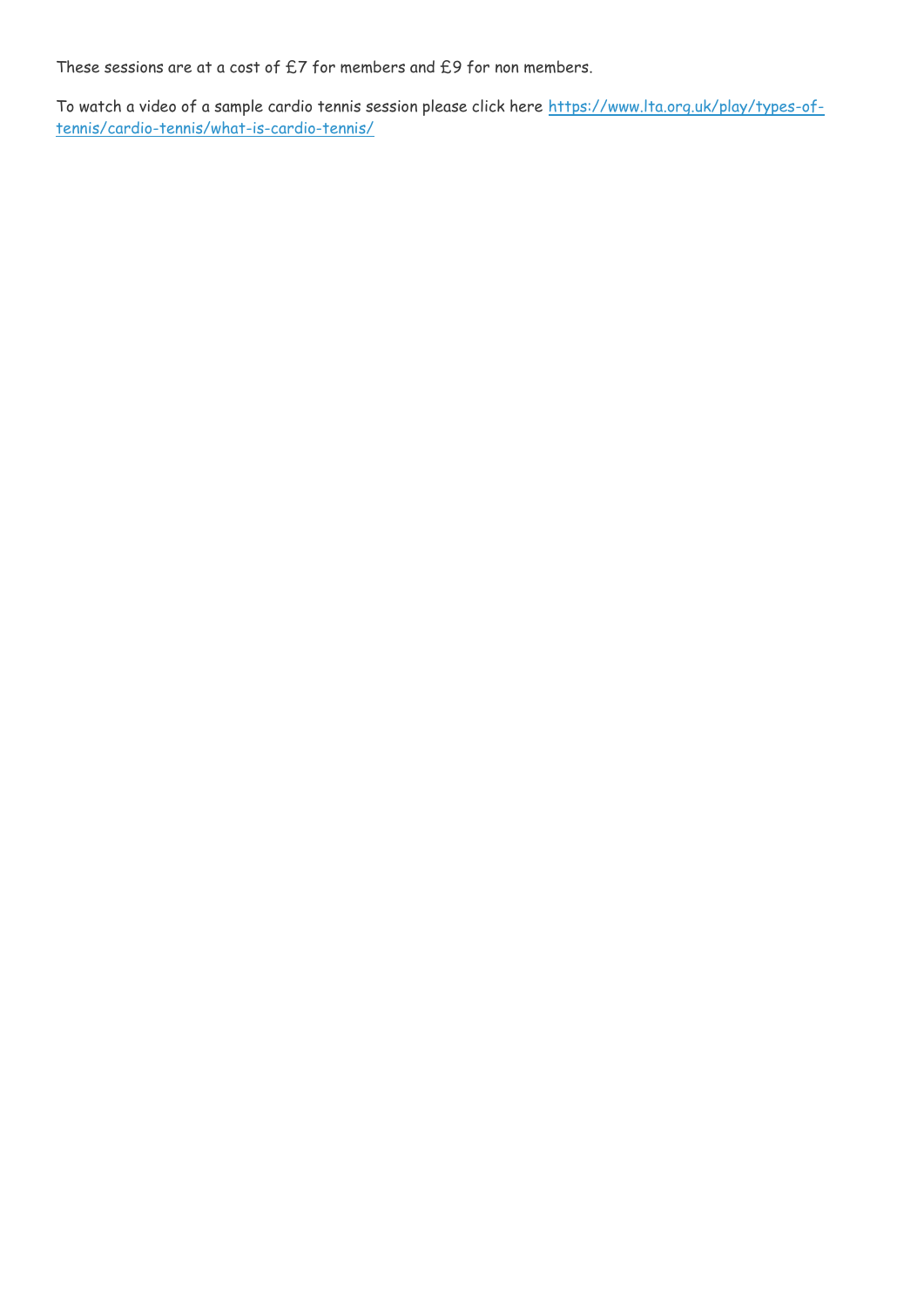

### **Adult Tennis**

We offer Group coaching to cater for all. From our get fit Cardio Tennis sessions to Ladies morning coaching, right through to our Adult team drills for those who play for The Tennis Club Teams.

#### **Ladies Morning Coaching**

We develop all aspects of your game from technical development right through to match play and doubles training. They are great, a social experience and a great way to meet other ladies from the club.

Monday: 9.30 – 11am Thursday : 9.30 – 11am / 11.00 – 12.30pm Friday 10.30am-12noon

#### **Adult Mixed**

This session is run by our Level 3 Coach Jon Penney. It is aimed at those who want to develop their tennis but may not yet be competing in the club's teams. It is fun, energetic and perfect for anyone looking at a starting point for their tennis.

Tuesday: 7.30- 9pm

#### **Adult Team Drills**

They are aimed at 1st and 2nd team players who are regularly playing doubles but want to improve their overall doubles play. We work on positioning, volleying, court awareness and tactical development to help you conquer all those different styles of play that you come up against each week.

Wednesday: 7.30 – 9pm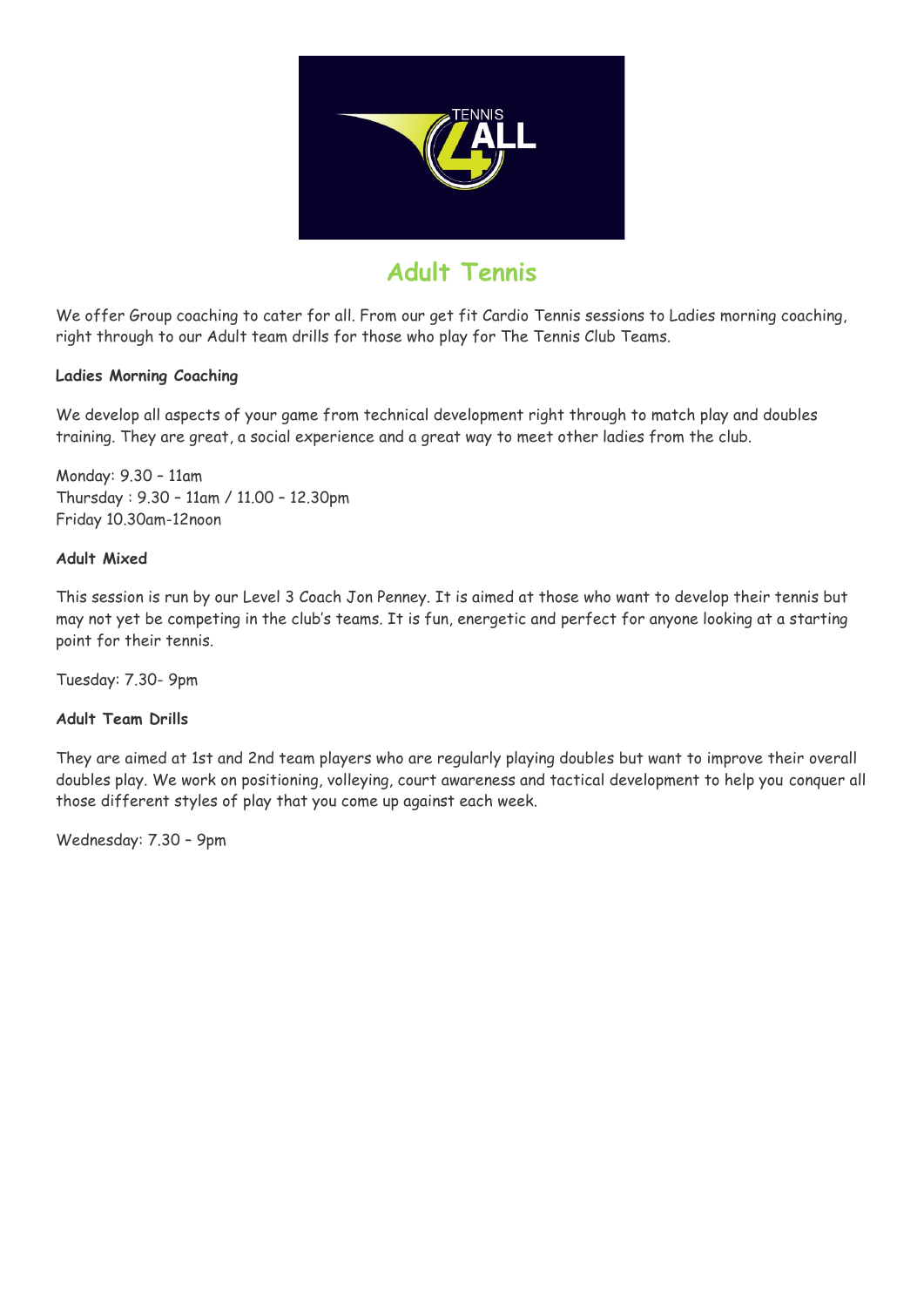

# **Ladies Coaching Days**

3-4 times per year we run ladies coaching days which always fill up fast and prove to be very popular. These run on Tuesdays or Fridays with timing normally from 9am-3pm.

The cost is £45 per player per day

Format of the day

9am Arrival for tea/coffee

9.30am on court for group warm up

9.45am-12noon Drills and teaching based around the theme of the day

12noon Lunch

1pm More drills and match play to practice what was covered in the morning session.

2.30pm Fun games to wrap up the day

If you're interested to finding out when these events are please email lisa@tennis4all.org.uk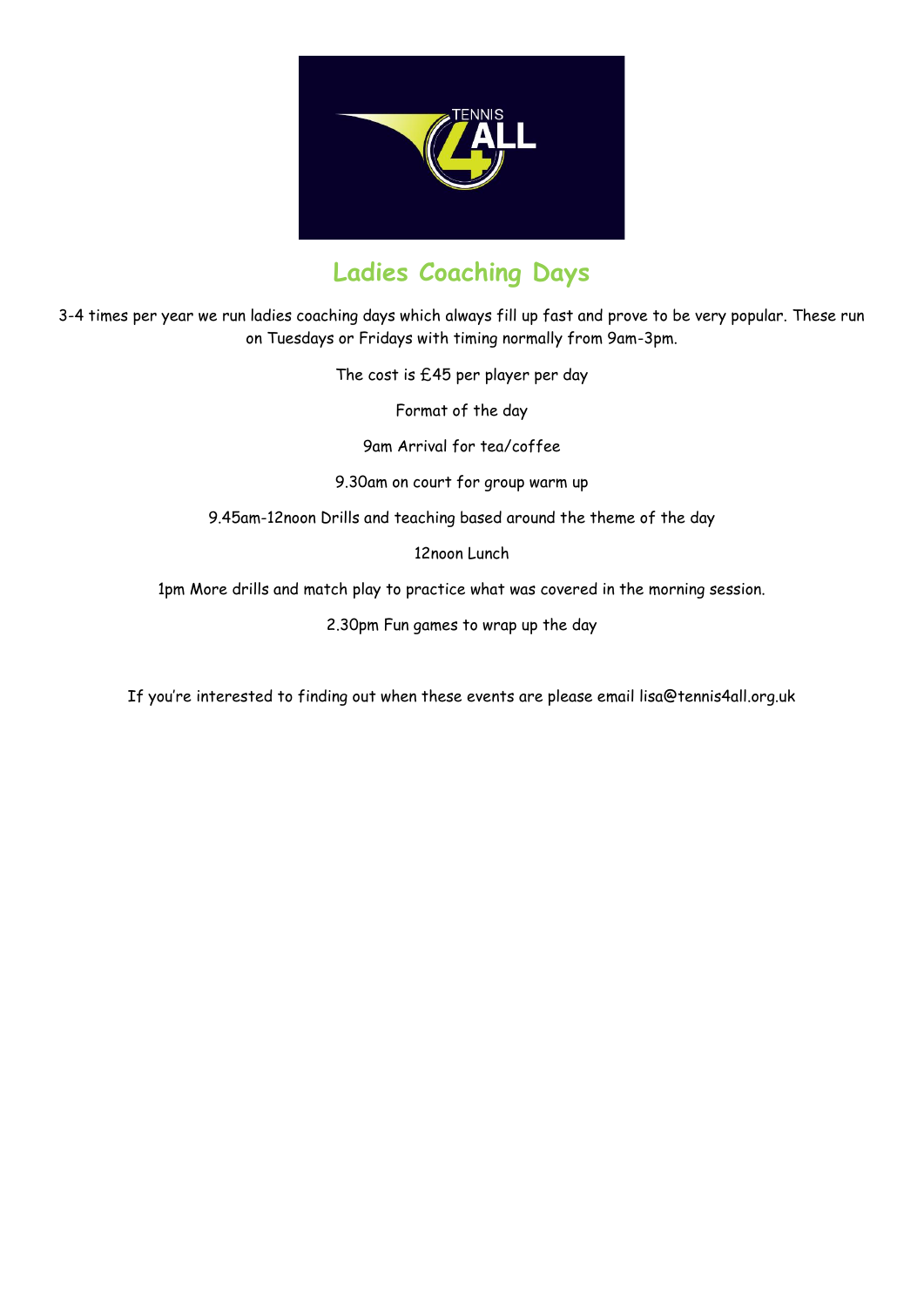

### **How payment works for groups at Caunton Tennis Club**

- Coaching is paid on a monthly direct debit. Members get a 20% discount and if someone does more than one group per week or a family does more than one group per week they receive a further 25% discount off the additional groups.
- Once setup the direct debit will continually run until you notify us. You must commit to a minimum of 1 term and if you would like to cancel then we require 1 months' notice. If you wish to cancel, then please let us know towards the end of a term. Please notify Lisa via [Lisa@tennis4all.org.uk](mailto:Lisa@tennis4all.org.uk)
- If you would like to increase or decrease the amount of coaching your family attend per week, then please let us know and we can amend the Direct Debit for all future payments.
- If you wish to access the discounted members' rates, then it is important that you join the club once the membership renewals are emailed to you from Terri in the Office. If you are not a member, then your monthly DD will be based on non-members prices.
- We are basing your monthly payments on the number of weeks of term time coaching per year to allow for the school holidays. Payments are split into 12 monthly payment so you will still pay in the holidays but are only paying for the weeks when coaching is held per year. This is so everyone knows how much they are paying per month and we don't need to increase or decrease the amount or stop it for certain months.
- The direct debit will be debited from your account on or around the  $15<sup>th</sup>$  of each month unless you request another date.
- If you are unable to attend your weekly group due to weather or any other reason, then you are welcome to attend another session at any point during the term. Just contact James for the groups that would be appropriate.

Benefits to becoming a club member

- 25% discount off coaching fees
- Access to play for junior and adult teams.
- Access to the club and court whenever you wish to play
- Free events for kids (xmas party, easter egg hunt)
- Access to junior tournaments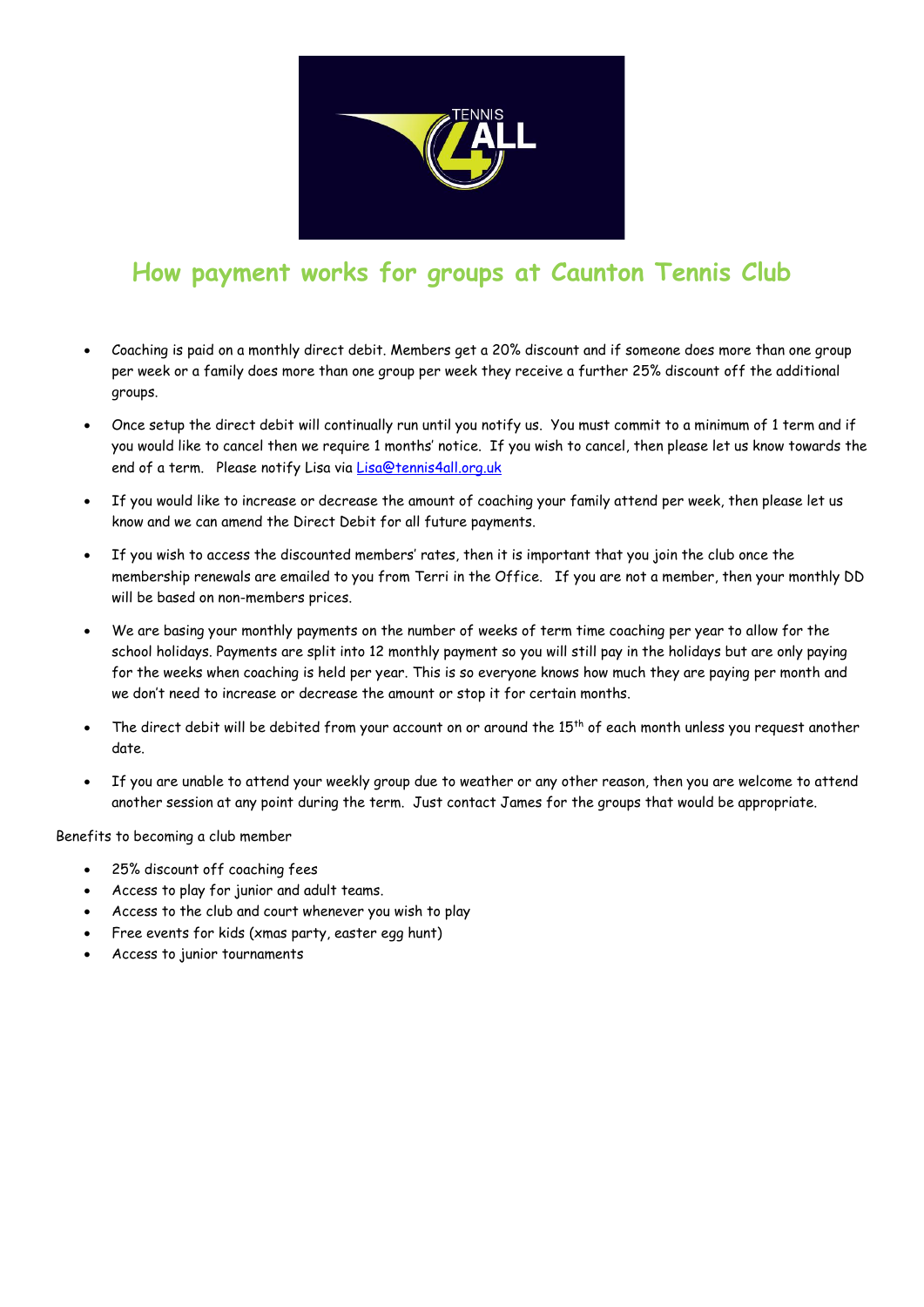

# **Group list for Tots, Juniors and Adults at Caunton Tennis Club**

| <b>DAY</b>      | <b>TIME</b>   | <b>GROUP</b>                        | COACH     | Member  | Non<br>Member | Member   | Non<br>Member |
|-----------------|---------------|-------------------------------------|-----------|---------|---------------|----------|---------------|
|                 |               |                                     |           | 1 Group | 1 Group       | 1+ Group | 1+ Group      |
|                 |               |                                     |           |         |               |          |               |
|                 |               | <b>TOTS TENNIS 2-4 YEARS</b>        |           |         |               |          |               |
| <b>MONDAY</b>   | 2.00-2.45     | TOTS TENNIS                         | МC        | £22.80  | <b>NA</b>     | £18.24   | <b>NA</b>     |
| <b>FRIDAY</b>   | $2.00 - 2.45$ | TOTS TENNIS                         | МC        | £22.80  | <b>NA</b>     | £18.24   | <b>NA</b>     |
| <b>SATURDAY</b> | 12.00-12.45   | TOTS TENNIS                         | МC        | £22.80  | <b>NA</b>     | £18.24   | <b>NA</b>     |
|                 |               | <b>MINI TENNIS RED 4-8 YEARS</b>    |           |         |               |          |               |
| <b>MONDAY</b>   | 4.00-5.00     | <b>RED</b>                          | МC        | £22.80  | <b>NA</b>     | £18.24   | <b>NA</b>     |
| <b>TUESDAY</b>  | 4.00-5.30     | RED STARS                           | ZΑ        | £34.20  | <b>NA</b>     | £27.28   | <b>NA</b>     |
| <b>TUESDAY</b>  | 5.00-6.00     | <b>RED</b>                          | МC        | £22.80  | <b>NA</b>     | £18.24   | <b>NA</b>     |
| WEDNESDAY       | 4.00-5.00     | <b>RED</b>                          | МC        | £22.80  | NA            | £18.24   | <b>NA</b>     |
| WEDNESDAY       | 4.00-5.30     | <b>RED STARS</b>                    | <b>JM</b> | £34.20  | <b>NA</b>     | £27.28   | <b>NA</b>     |
| <b>THURSDAY</b> | 4.00-5.00     | <b>RED</b>                          | JM        | £22.80  | <b>NA</b>     | £18.24   | <b>NA</b>     |
| <b>FRIDAY</b>   | 4.00-5.00     | <b>RED</b>                          | <b>JT</b> | £22.80  | <b>NA</b>     | £18.24   | <b>NA</b>     |
| <b>FRIDAY</b>   | 5.00-6.30     | RED STARS                           | JT        | £34.20  | <b>NA</b>     | £27.28   | <b>NA</b>     |
| <b>SATURDAY</b> | 9.00-10.00    | <b>RED</b>                          | JT        | £22.80  | <b>NA</b>     | £18.24   | <b>NA</b>     |
| <b>SATURDAY</b> | 9.00-10.00    | RED STARS                           | JT        | £22.80  | <b>NA</b>     | £18.24   | <b>NA</b>     |
| <b>SATURDAY</b> | 10.00-11.00   | <b>RED</b>                          | МC        | £22.80  | <b>NA</b>     | £18.24   | <b>NA</b>     |
| <b>SATURDAY</b> | 10.00-11.00   | RED STARS                           | AB        | £22.80  | <b>NA</b>     | £18.24   | <b>NA</b>     |
| <b>SATURDAY</b> | 12.00-12.45   | <b>RED</b>                          | IC        | £22.80  | <b>NA</b>     | £18.24   | <b>NA</b>     |
| <b>SUNDAY</b>   | 9.00-10.00    | <b>RED</b>                          | JM        | £22.80  | <b>NA</b>     | £18.24   | <b>NA</b>     |
|                 |               | <b>MINI TENNIS ORANGE 8-9 YEARS</b> |           |         |               |          |               |
| <b>MONDAY</b>   | 5.00-6.30     | <b>ORANGE</b>                       | MC/IC     | £34.10  | <b>NA</b>     | £27.28   | <b>NA</b>     |
| <b>TUESDAY</b>  | 5.00-6.00     | <b>ORANGE</b>                       | JT        | £22.80  | <b>NA</b>     | £18.24   | <b>NA</b>     |
| WEDNESDAY       | 4.00-5.00     | <b>ORANGE</b>                       | JT        | £22.80  | <b>NA</b>     | £18.24   | <b>NA</b>     |
| WEDNESDAY       | 6.00-7.00     | ORANGE                              | JT        | £22.80  | <b>NA</b>     | £18.24   | <b>NA</b>     |
| <b>FRIDAY</b>   | 4.00-5.00     | <b>ORANGE</b>                       | MC/AB     | £22.80  | <b>NA</b>     | £18.24   | <b>NA</b>     |
| <b>SATURDAY</b> | 10.00-11.00   | <b>ORANGE</b>                       | DS.       | £22.80  | <b>NA</b>     | £18.24   | <b>NA</b>     |
| SATURDAY        | 11.00-12.00   | ORANGE                              | MC/DS     | £22.80  | <b>NA</b>     | £18.24   | <b>NA</b>     |
| <b>SUNDAY</b>   | 10.00-11.00   | ORANGE                              | JM        | £22.80  | NA            | £18.24   | <b>NA</b>     |
|                 |               | <b>MINI TENNIS GREEN 9-10 YEARS</b> |           |         |               |          |               |
| <b>MONDAY</b>   | 5.30-6.30     | <b>GREEN</b>                        | MC/IC     | £22.80  | <b>NA</b>     | £18.24   | <b>NA</b>     |
| WEDNESDAY       | 6.00-7.00     | <b>GREEN</b>                        | МC        | £22.80  | NA            | £18.24   | <b>NA</b>     |
| <b>FRIDAY</b>   | 4.00-5.00     | <b>GREEN</b>                        | MC/AB     | £22.80  | NA            | £18.24   | <b>NA</b>     |
| <b>SATURDAY</b> | 10.00-11.00   | GREEN                               | MC/DS     | £22.80  | NA            | £18.24   | <b>NA</b>     |
| <b>SUNDAY</b>   | 10.00-11.00   | <b>GREEN</b>                        | JM        | £22.80  | NA            | £18.24   | NA            |
|                 |               | <b>JUNIOR TENNIS 11-18 YEARS</b>    |           |         |               |          |               |
| <b>MONDAY</b>   | 6.30-8.00     | JUNIOR DEVELOPMENT                  | МC        | £34.20  | NA            | £27.28   | <b>NA</b>     |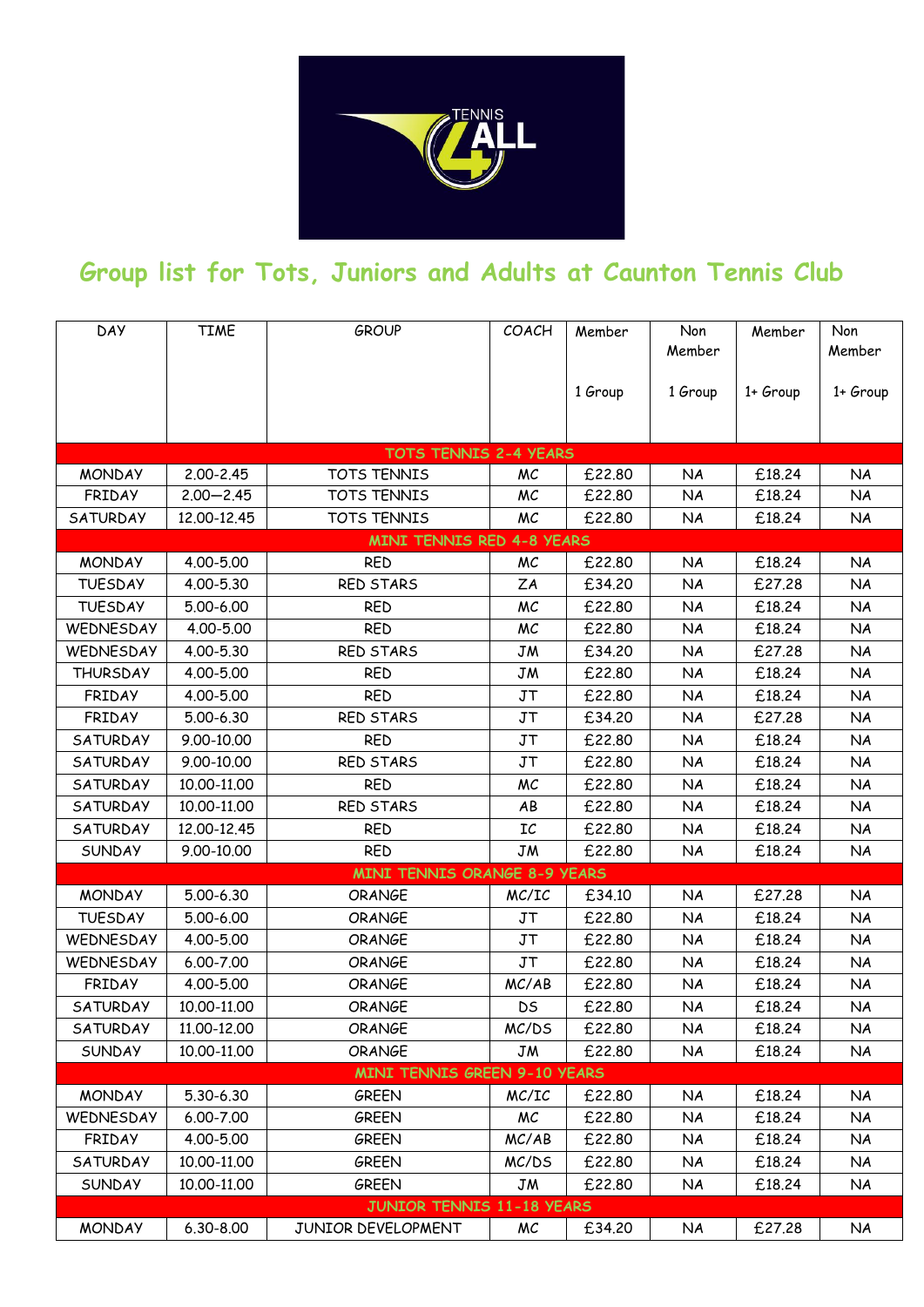| <b>TUESDAY</b>       | 6.00-7.30     | JUNIOR DEVELOPMENT        | МC  | £34.20                     | <b>NA</b> | £27.28 | <b>NA</b> |  |
|----------------------|---------------|---------------------------|-----|----------------------------|-----------|--------|-----------|--|
| <b>WEDNESDAY</b>     | $6.00 - 7.00$ | <b>JUNIOR DEVELOPMENT</b> | МC  | £22.80                     | <b>NA</b> | £18.24 | <b>NA</b> |  |
| <b>FRIDAY</b>        | $6.30 - 8.00$ | <b>JUNIOR DEVELOPMENT</b> | JP  | £34.20                     | <b>NA</b> | £27.28 | <b>NA</b> |  |
| <b>SATURDAY</b>      | 12.00-1.00    | JUNIOR DEVELOPMENT        | JT  | £22.80                     | <b>NA</b> | £18.24 | <b>NA</b> |  |
|                      |               |                           |     |                            |           |        |           |  |
| <b>ADULTS GROUPS</b> |               |                           |     |                            |           |        |           |  |
| <b>MONDAY</b>        | 9.30-11.00    | LADIES COACHING           | JP  | £34.20                     | £45.60    | £27.28 | £34.20    |  |
| <b>TUESDAY</b>       | 10.00-11.30   | ADULT MIXED SESSION       | JM  | £34.20                     | £45.60    | £27.28 | £34.20    |  |
|                      | 7.30-9.00     | ADULT MIXED SESSION       | JP  | £34.20                     | £45.60    | £27.28 | £34.20    |  |
| <b>WEDNESDAY</b>     | 7.30-9.00     | ADULT TEAM DRILLS         | JT  | £34.20                     | £45.60    | £27.28 | £34.20    |  |
| THURSDAY             | 9.30-11.00    | LADIES COACHING           | JH  | £34.20                     | £45.60    | £27.28 | £34.20    |  |
|                      | 11.00-12.30   | LADIES COACHING           | JH  | £34.20                     | £45.60    | £27.28 | £34.20    |  |
| <b>FRIDAY</b>        | 10.30-12.00   | LADIES DOUBLES PRACTICE   | JH  | £34.20                     | £45.60    | £27.28 | £34.20    |  |
| <b>SATURDAY</b>      | 10.00-11.00   | LADIES COACHING           | JT  | £34.20                     | £45.60    | £27.28 | £34.20    |  |
| <b>CARDIO GROUPS</b> |               |                           |     |                            |           |        |           |  |
| <b>TUESDAY</b>       | $6.30 - 7.30$ | CARDIO TENNIS             | JP  | Members £7 None members £9 |           |        |           |  |
| <b>FRIDAY</b>        | 9.30-10.30    | CARDIO TENNIS             | JН  | Members £7 None members £9 |           |        |           |  |
| <b>FRIDAY</b>        | 5.00-6.00     | JUNIOR CARDIO TENNIS      | AB  | Members £7 None members £9 |           |        |           |  |
| <b>SATURDAY</b>      | 9.00-10.00    | JUNIOR CARDIO TENNIS      | DS. | Members £7 None members £9 |           |        |           |  |
| <b>SATURDAY</b>      | 9.00-10.00    | CARDIO TENNIS             | МC  | Members £7 None members £9 |           |        |           |  |

# **Other Venues**

### These group are paid for on a 6 week block per half term

| <b>DAY</b>      | TIME          | <b>GROUP</b>         | <b>LOCATION</b>            | COACH | COST-PAYABLE PER<br>HALF TERM (5-7<br>WEEK BLOCKS) |
|-----------------|---------------|----------------------|----------------------------|-------|----------------------------------------------------|
| <b>THURSDAY</b> | 5.00-6.00     | <b>TENNIS 4-8YRS</b> | CLAYPOLE COMMUNITY PARK    | МC    | £45 PER HALF TERM                                  |
| <b>THURSDAY</b> | $5.00 - 6.00$ | TENNIS 8-11YRS       | CLAYPOLE COMMUNITY PARK    | МC    | <b>E45 PER HALF TERM</b>                           |
| <b>FRIDAY</b>   | $5.00 - 6.00$ | TENNIS 4-10YRS       | LONG BENNINGTON PAVILLION  | JM    | £45 PER HALF TERM                                  |
| <b>FRIDAY</b>   | $6.00 - 7.00$ | TENNIS 4-10YRS       | LONG BENNINGTON PAVILLION  | JM    | <b>E45 PER HALF TERM</b>                           |
| <b>FRIDAY</b>   | 4.30-5.30     | TENNIS 4-9 YRS       | <b>WELBECK TENNIS CLUB</b> | AB    | <b>E22.80 PER MONTH DD</b>                         |
| <b>FRIDAY</b>   | 5.30-6.30     | TENNIS 10-18 YRS     | <b>WELBECK TENNIS CLUB</b> | AB    | <b>E22.80 PER MONTH DD</b>                         |
| <b>SATURDAY</b> | 1.00-2.00     | TENNIS 4-10YRS       | WINTHORPE TENNIS CLUB      | DS.   | <b>E45 PER HALF TERM</b>                           |
| <b>SATURDAY</b> | 2.00-3.00     | TENNIS 4-10YRS       | WINTHORPE TENNIS CLUB      | DS.   | <b>E45 PER HALF TERM</b>                           |
| <b>SATURDAY</b> | $3.00 - 4.00$ | ADULT COACHING       | WINTHORPE TENNIS CLUB      | DS    | <b>E45 PER HALF TERM</b>                           |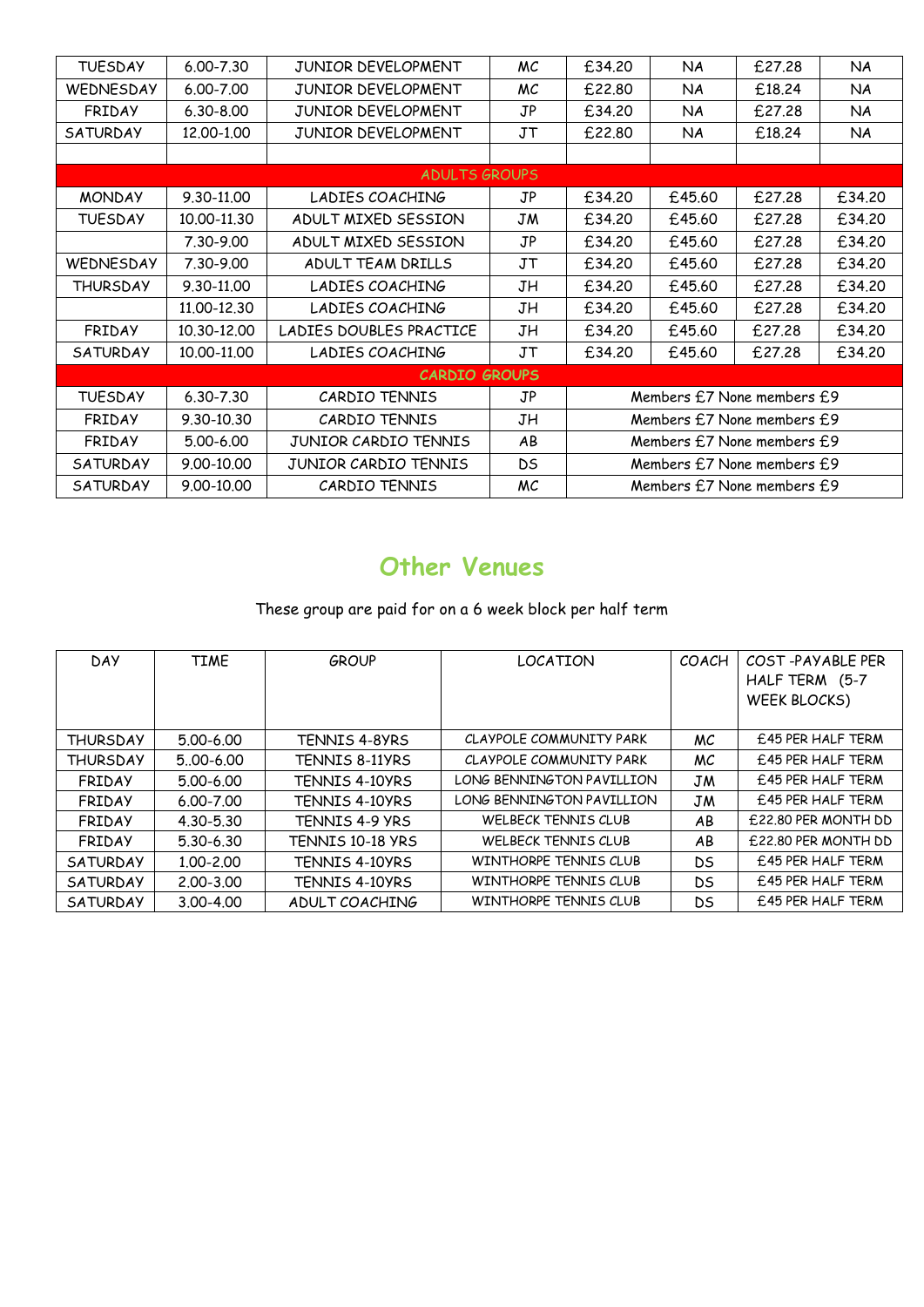

### **Children's parties**

Tennis 4 All can run children's tennis parties throughout the year for as many as 25-30 children.

We Can offer the use of the Caunton Clubhouse which you can decorate with balloons etc. We have a fully equipped kitchen which you can use for food preparation and the main lounge area can be used for eating. There is also tea/coffee facilities for all parents.

Parties are usually 2 hours in length with tennis for 60-90 minutes followed by the food. We will provide a coach or coaches to run the tennis element of the party and then parents just need to organise the food.

We are also able to provide parties at village hall etc if it's in winter but these must be booked by the customer.

For enquiries please email lisa@tennis4all.org.uk

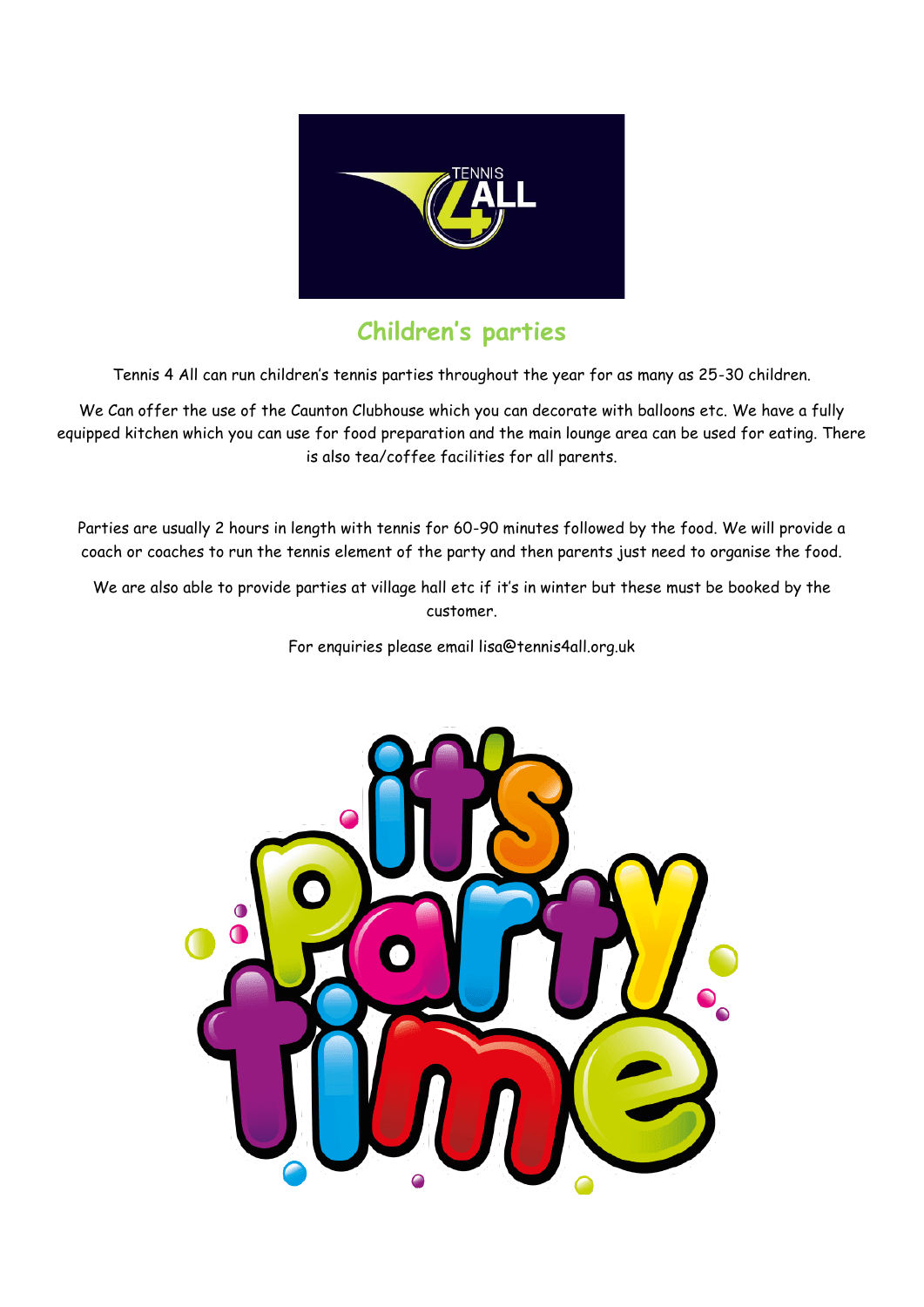

**End of term team challenge**



On the last week of each term we will be running 'Team Competition week'. This will be matches, fun games etc. Every player, both juniors and adults from the coaching group will be given a colour (Red or Blue). You will be competing for that team on each match week every term. Every match or game from every group will be added to the teams score throughout the week and updates will be posted on Facebook each day. The results at the end of the week will be announced on Facebook.

We feel this is a great way to finish a term and get everyone engaging in some sort of competition.

If you can wear something of your teams colour that would be brilliant

To see updates and the results please like our Facebook page @tennis4allcoachingservices or on Instagram 'tennis4allcoaching'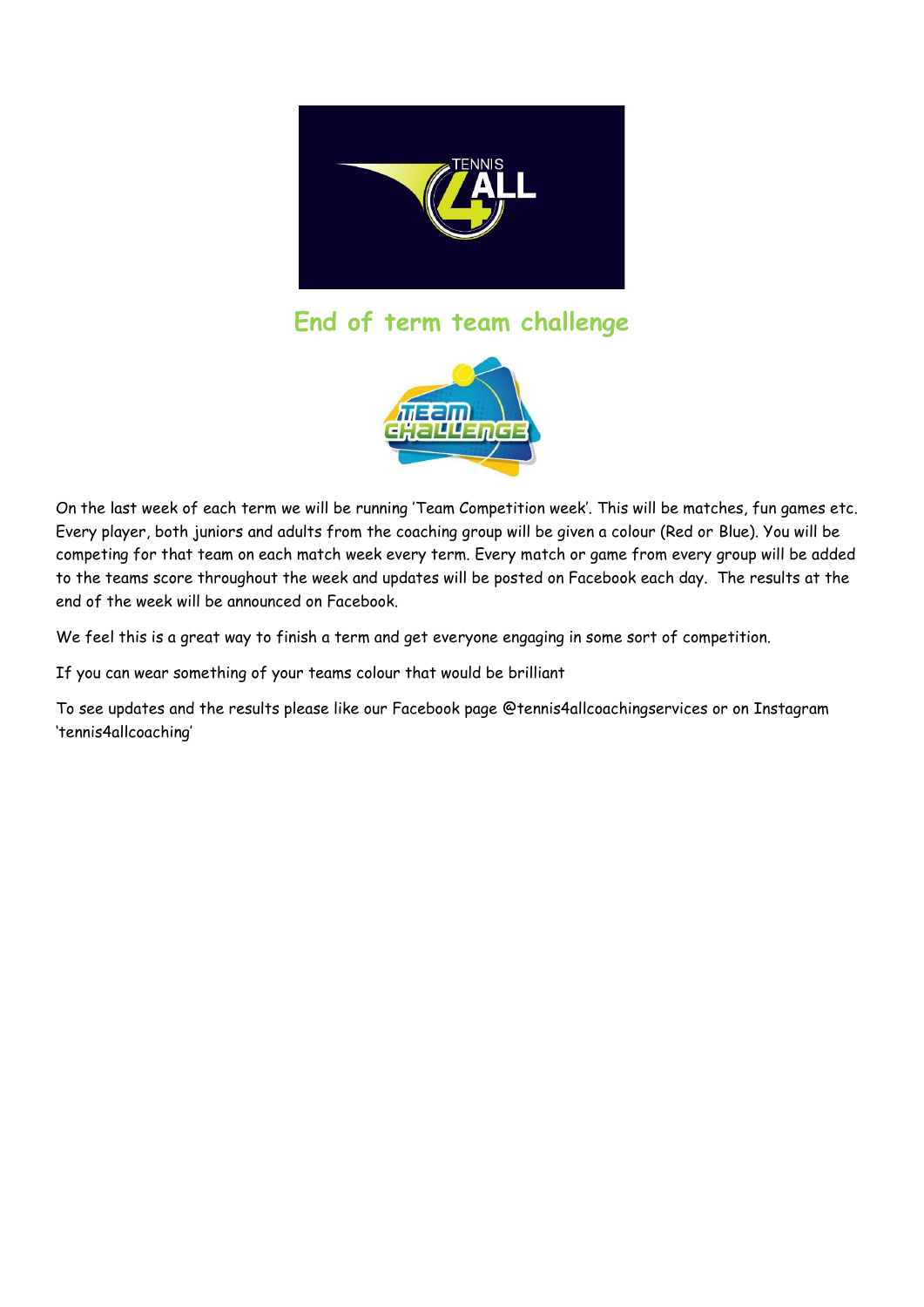

# **Matchplay and tournaments**

What is on offer:

- LTA Youth Tennis League matches against other clubs
- Junior League matches against other clubs
- Match practice sessions for all ages on Sunday afternoons
- Caunton Masters series tournaments
- Caunton Grade 5 tournaments
- A full range of competitions for all levels and ages of juniors at many venues across Notts and the Midlands. Search <https://www3.lta.org.uk/Competitions/Search/>

Please see our Matchplay and tournament booklet for a complete guide on competition within tennis.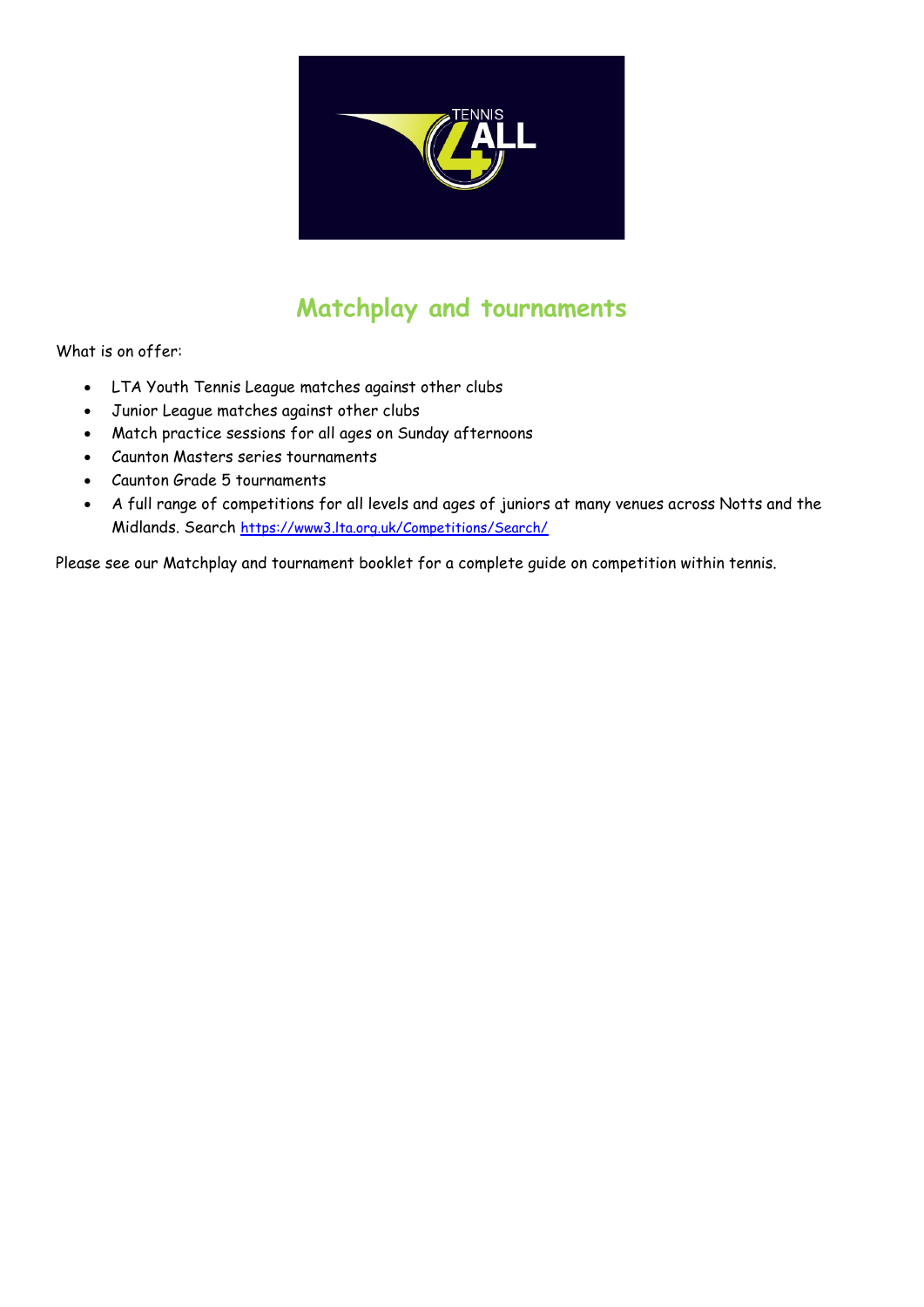

# **Events**

For full information on events at the club please see our Events information pack. Some of our events are;

Open Day Leaders courses for trainee coaches Easter Egg Hunt Xmas Party Parent and child Competitions Fun Doubles events End of term adult socials Ladies coaching days Plus more …….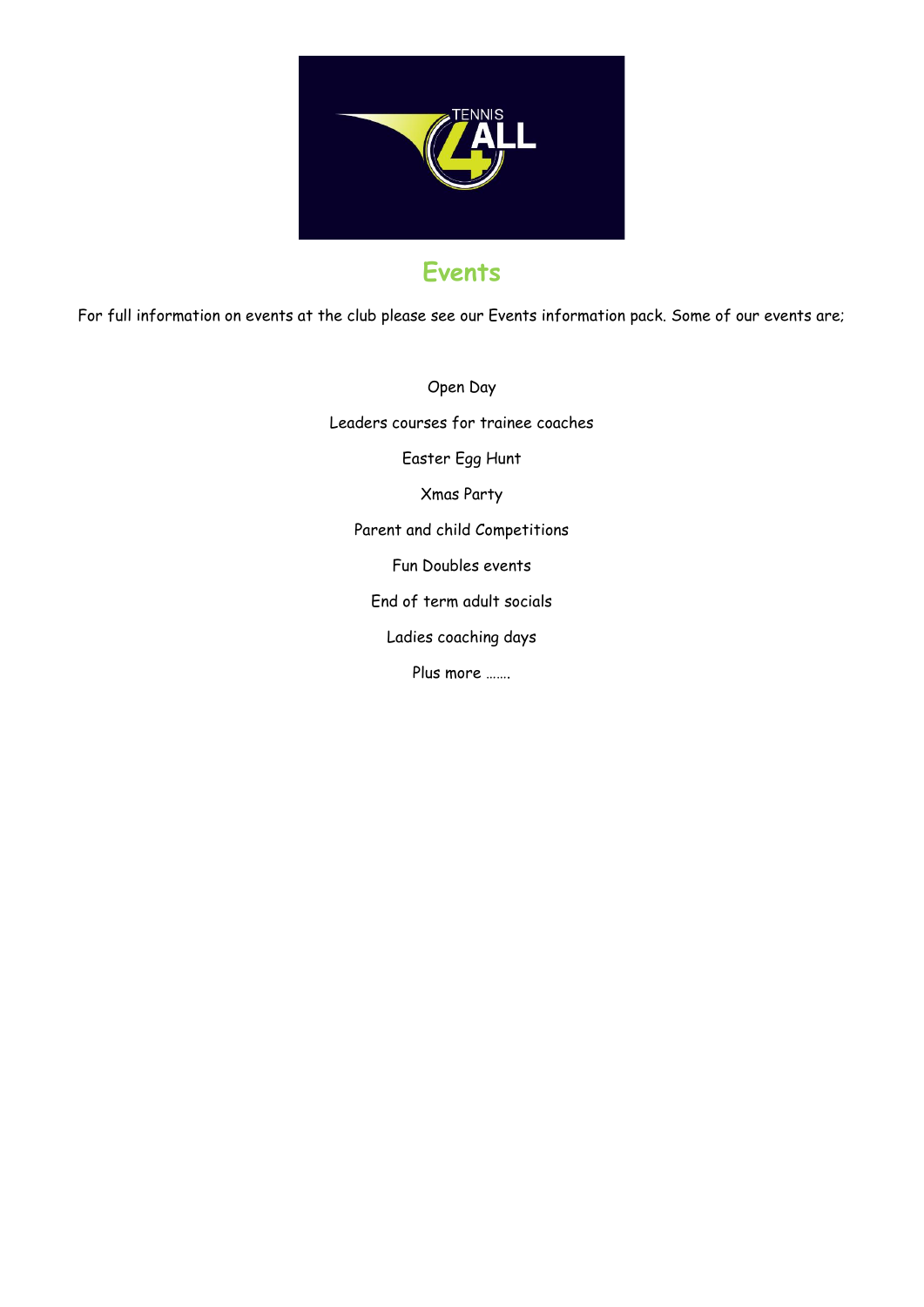### **Holiday Clubs and Camps**

We run the following camps

Half day tennis camp 12.30-3.30PM for 4-16 yrs

Full day Multi sports camp 9-3.30 PM (Multisport 9-12 and Tennis 12.30-3.30pm with lunch 12-12.30 for 5-16 yrs

- We Run;
- Feb half term
- Easter
- May half term
- Summer
- Oct half term

Christmas

Holiday Camps for children ages 4-16 years. More information can be found in our holiday camp information pack.

Our Holidays Camps are great fun for any age from 4 up to 16 years. Our aim through the holidays camps is to provide a fun and safe environment where the children can develop their tennis skills and make new friends.

We provide all rackets and equipment (unless you have their own). Children need to bring a packed lunch (full day only), a drink, plenty of snacks, warm clothes, sun cream, a sun hat & a rain coat. It is ideal to bring a water bottle which can be refilled.

We will never cancel due to rain. We have fabulous indoor facilities where we can teach tennis strategy and game play for older children. We have a table tennis table, arts and crafts materials, puzzles and games.

The camps run for February Half Term, 2 weeks at Easter, May Half Term, 4 weeks throughout the summer, 2 weeks in October Half Term and at Christmas. We have a big group warm up each day where the children have chance to interact will all other children attending the camp. We then split the groups based on age and ability and each group will be look after by their coach. We have 7 courts so there is plenty of room to spread out.

The multi sports camps include the following sports

Tennis Basketball Rounders Kwik Cricket Table Tennis HandBall Tri Golf

Volleyball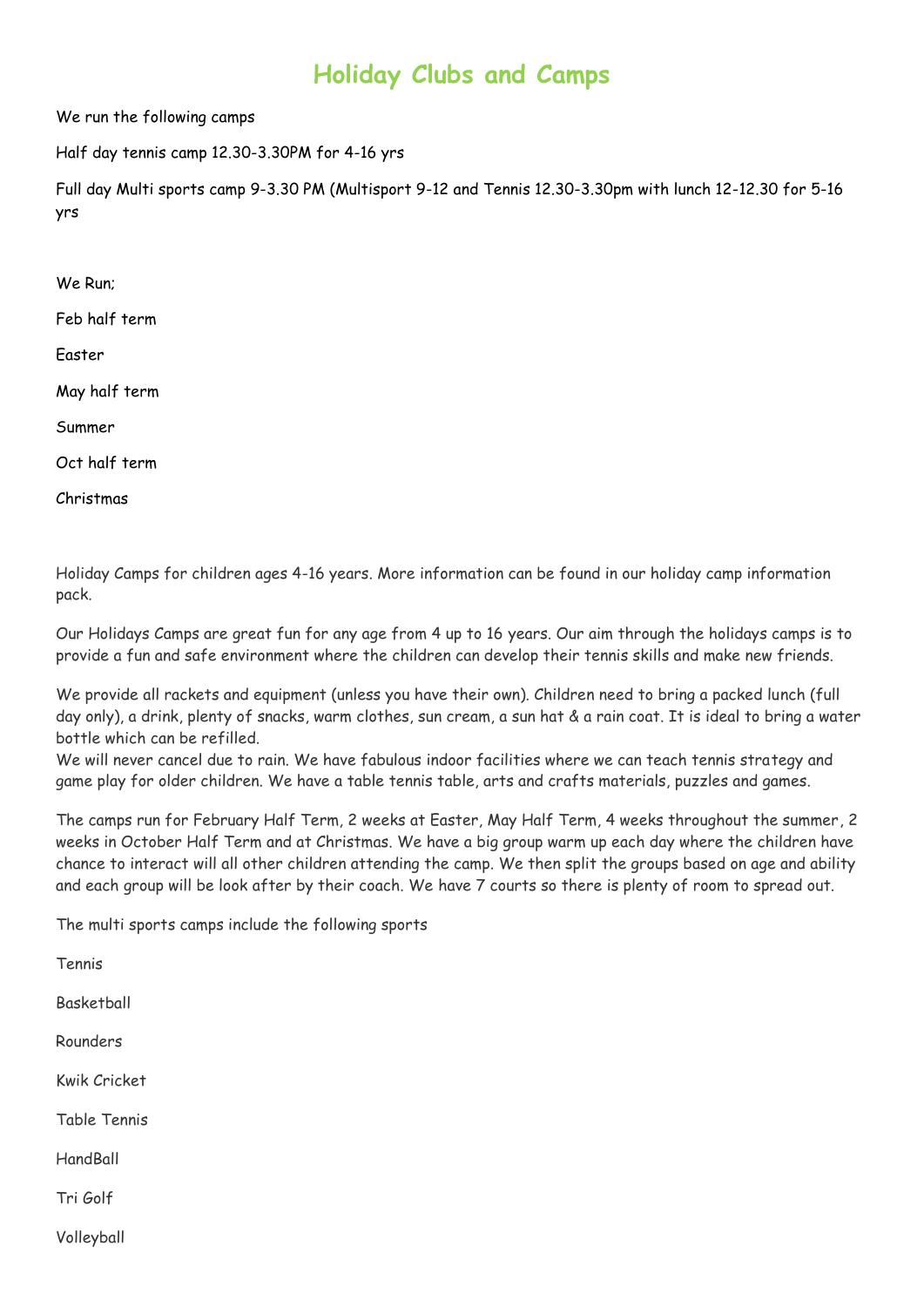Multi skills

Badminton

Mini Athletics and relays

**All camps can be booked via the app which can be downloaded from at www.tennis4all.org.uk**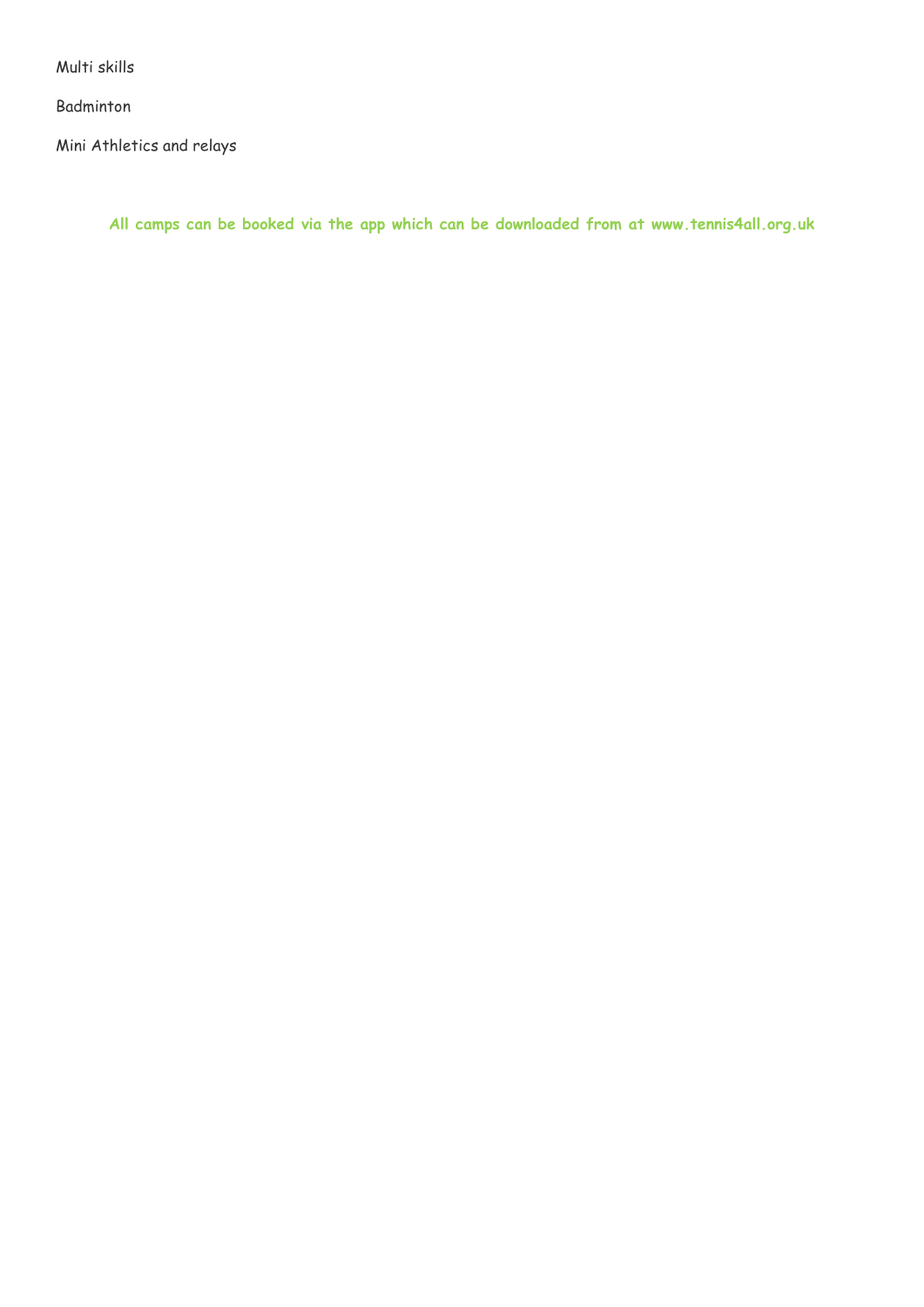

# **Showing Potential-What we offer**

#### **What is the 'Caunton Aces Performance Tennis' programme**

The Aces programme is performance coaching for players who are identified as showing potential to be high club, county players or higher.

Players are put into specific groups within the club which are by invite only and are run by our Performance Coaches James Harding and Zeferino Antonio. Within these group, which push players and attempt to provide them with the necessary skills to achieve their full potential with tennis. All groups includes athletic skills development/fitness which is extremely important for the children's development. Week 1 of each new term is 'Goal setting' which we then evaluate on the first week of the next term and then set new goals.

In addition to the group Coaching, it is ideal for players to also have an individual lesson with one of our coaches. These can be booked by contacting James who can help select the right coach for your child.

To develop the children's tennis they will also need to be playing regular matches and tournament play

#### **What players are selected to be part of the 'Caunton Aces Performance Tennis'**

We selected players who we identify as possessing the skills required or potential to become a good club level player, county player or higher.

Things we are looking for:

- 1) Athletic skills
- 2) Good hand-eye coordination
- 3) Good focus and concentration
- 4) Resilience
- 5) A good attitude
- 6) A will to win
- 7) Emotional control
- 8) A great attitude to learning
- 9) Love the sport

We will be looking for these attributes in players and although these will be developing all the time we are looking for children who we believe have some of these fundamentals which are crucial to tennis development.

If we feel this programme is right for your child we will contact you,